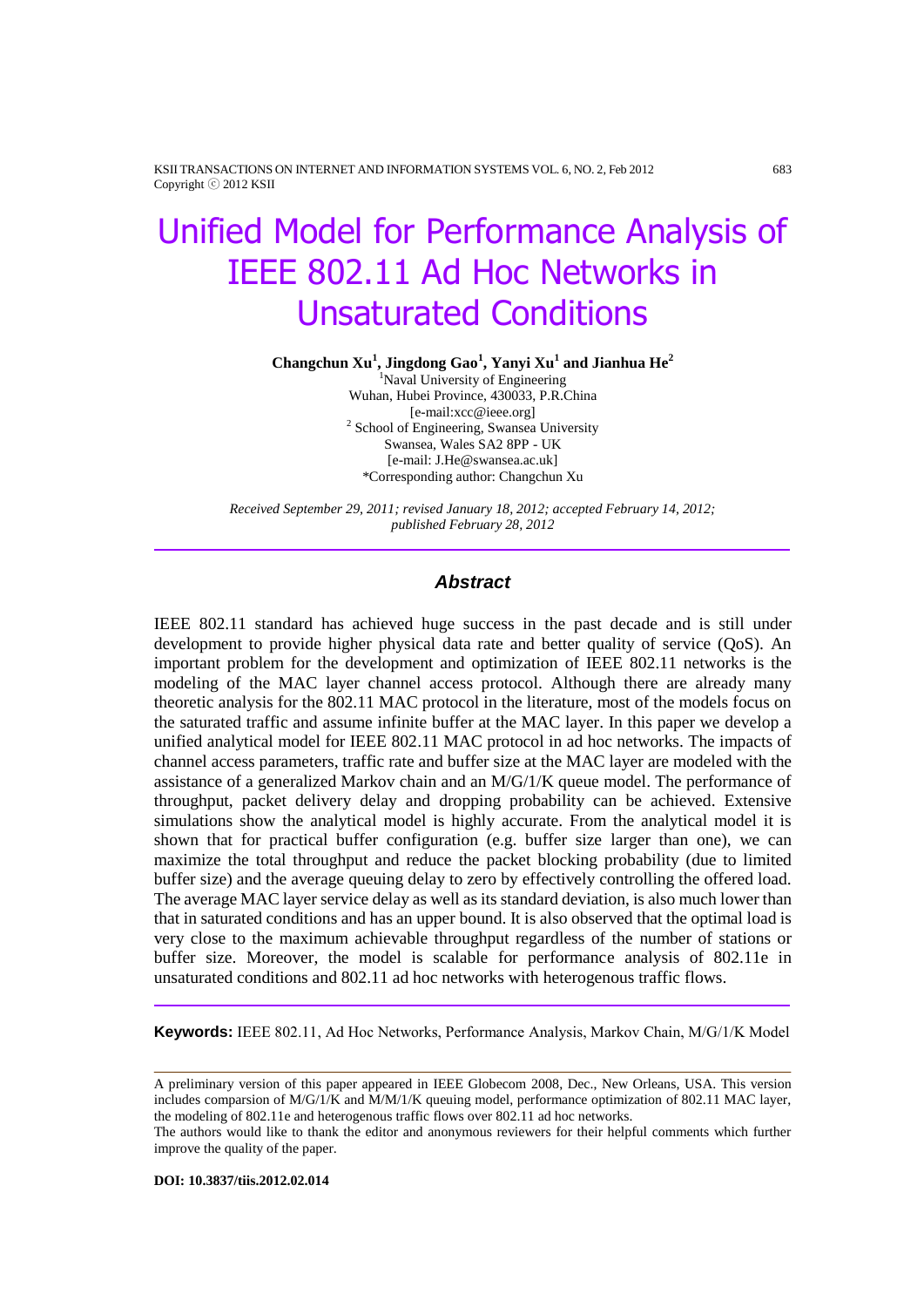# **1. Introduction**

**I**EEE 802.11 [1] standard is the dominant technology for wireless local area networks (WLANs). Distributed coordination function (DCF) is one of the channel access protocols specified for the media access control (MAC) layer of IEEE 802.11 networks. DCF is based on carrier sense multiple access with collision avoidance (CSMA/CA) with binary exponential backoff. There are two channel access methods specified for DCF: basic access and the Request-To-Send/Clear-To-Send (RTS/CTS) mechanism. Because of its low complexity and easy configuration, DCF contributes significantly to the popularity of 802.11 wireless networks and will continue to plays important roles in the standards such as IEEE 802.11e for QoS enhancement and 802.11n for higher data rate [2]. In addition to the infrastructure WLAN, DCF is crucial for the widely studied wireless multi-hop ad hoc networks. It is obvious that efficient modeling of DCF is one of the most important problems for the 802.11 wireless ad hoc networks.

Up to now, there are a lot of works reported on the performance evaluation of 802.11 DCF protocol. Bianchi [4] proposes the famous Markov chain model for 802.11 DCF in saturation conditions. Using the Markov chain model, the performance of 802.11 DCF has been extensively studied for saturation conditions [4][5]. With respect to performance analysis, IEEE 802.11e can achieve relative service differentiation such as throughput or delay in saturated conditions [6][7][8][9]. Because the unsaturated case is more typical, analysis of IEEE802.11 DCF in non-saturated case has attracted remarkable attention recently. In [10], an anlytical model was presented for 802.11e in nonsaturated conditions. Zhai, Chen and Fang [11] presented an inspiring discovery that the original 802.11 WLAN can support strict QoS under unsaturated traffic load. Zhai et al  $[12][13]$  also derives the probability distribution of the MAC layer service time by using the signal transfer function of generalized state transition diagram and then describes the 802.11 MAC layer by M/G/1/K and M/M/1/K model, the work has important merit but Bianchi's model is directly applied to the unsaturated case without extensions, in addition, there are obvious deviation between the analytical and simulation results. In  $[14][15]$  and  $[16]$ , a non-Markovian model (i.e.,  $G/G/1$  queuing model) was developed for IEEE 802.11 MAC protocol but it was based on unsuitable assumption that the stations have infinite queue length. In  $[17]$ , a novel analytical stochastic reward net model is derived for performance evaluation of the IEEE 802.11 DCF MAC protocol in multi-hop ad hoc networks in the presence of hidden nodes, taking into account the characteristics of the physical layer, different traffic loads, packet size and carrier sense range.

In addition, many researchers [18][19][20][21][22][23][26] focus on analysis of 802.11 DCF under limited load by extending Bianchi's Markov chain model [4]. Among these extensions, [17][18][19] was based on 2D Markov chain model. In [18] the detailed post backoff process is modeled for 802.11 DCF in non-saturated conditions. The model in [18] is complex and hard to be used for queuing analysis, in addition, neither analytical nor simulation results for packet size diversity are given. In [19], we develop a simple yet accurate Markov chain model for non-saturated throughput analysis of 802.11 DCF protocol. It's shown that basic mechanism can achieve almost the same maximum throughput as that of RTS/CTS mechanism in non-saturated conditions. However, both the models in [18] and [19] are based on the assumption that each station can buffer just one packet. In  $[20][21][22][23][26]$ , 3-D Markov chain model is developed for IEEE 802.11 DCF under finite load but the models are complicated and lack of scalability for queuing analysis of IEEE 802.11e or traffic flow diversity. Note that in [22], the derivation of modeling on traffic flow diversity is not explicit. In addition, the non-Markovian approach which is combined with the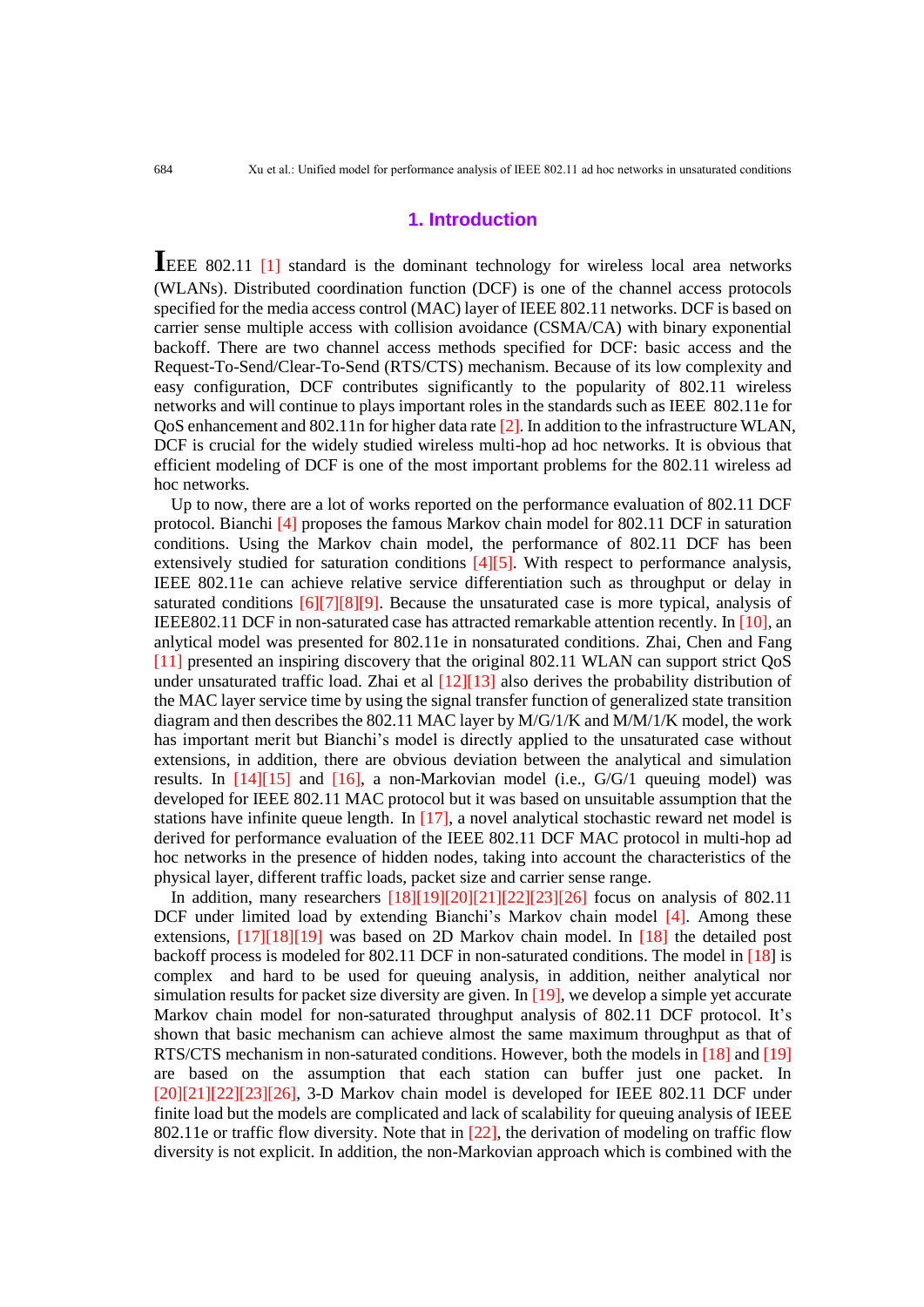M/G/1/K model is developed for modeling 802.11 DCF networks with finite buffer capacity in [24] and [25]. The models have good originality and much merits. Comparing to the model in [24][25], because the virtual slot in unsaturated cases is well defined, our unified model has good scalability for performance optimization of 802.11 MAC layer, modeling of 802.11e and heterogenous traffic flows over 802.11 ad hoc networks.

To the authors' best knowledge, there is a lack of unified and scalable model for 802.11 ad hoc networks with arbitrary buffer capaticy in unsaturated cases. The performance optimization of 802.11 ad hoc networks, modeling of 802.11e and heterogenous traffic flows over 802.11 ad hoc networks are still open problems. In this paper we have extended our previous work to investigate the impacts of channel access parameters, traffic rate and buffer size on the 802.11 DCF performances. There are three major contributions in this paper. Firstly, we develop a unified analytical model for 802.11 MAC protocol with arbitrary buffer size in unsaturated conditions. The model is a combination of the 2D Markov chain model in unsaturated conditions  $[19]$  and an M/G/1/K queuing model. The analytical model enables very accurate queuing analysis of IEEE 802.11 MAC layer (including the impact of buffer size on performance). Secondly, we derive the optimal value of total load and the optimal achievable performance metrics for 802.11 ad hoc networks at MAC layer, which has significant merit for statistical QoS provisioning in IEEE 802.11 wireless networks. Finally, the analytical model is extended for modeling of 802.11e in unsaturated conditions and IEEE 802.11 ad hoc networks with heterogenous traffic flows.

The remainder of the paper is organized as follows. The analytical model is described in Section 2. In Section 3, we give the performance evaluation. In Section 4, some important applications of the model are provided. In Section 5, we discuss the analytical model. Finally, we conclude this paper. Note that part of this paper was presented at IEEE Globecom 2008 [27].

# **2. Unified Analytical Model**

In this paper we consider only the basic access mechanism. The analytical model is in the assumption of ideal channel conditions (i.e., no hidden terminals and capture). In the model we also set that: (i) the network consists of *n* contending stations which can communicate with each other, i.e., we focus on the single-hop IEEE 802.11 ad hoc networks in this paper. (ii) each station's transmission buffer can contain *K* data packets and a packet will be removed upon successfully transmission or reaching the retry limits, (iii) each station receives packets from upper layer based on Poisson process with arrival rate  $\lambda$  and packet size is *L*, (iiii) the probability *p* that a transmission from a station collides is assumed to be constant regardless of the transmission history. For the meaning of other symbols in the analytical model, please refer to the **Table 1**.

#### **2.1 Generalized Markov Chain Model**

The Markov chain model in [4] is developed for modeling of state transition of backoff counter in each station under saturated conditions. Let  $j \in [0, m]$  denote the backoff stage and  $W_j$  be the corresponding contention window size. Note that  $W_j = 2^j W$ , where *W* is the initial contention window and *m* is the maximum backoff stage, which is specified in 802.11 standard. Let  $b(t)$  be the value of backoff time counter and  $s(t)$  the backoff stage for a given station at time *t*. Since the probability  $p$  that a transmission from a station collides is assumed to be constant regardless of the transmission history, the bidimensional stochastic process (*s(i, t), b(i,*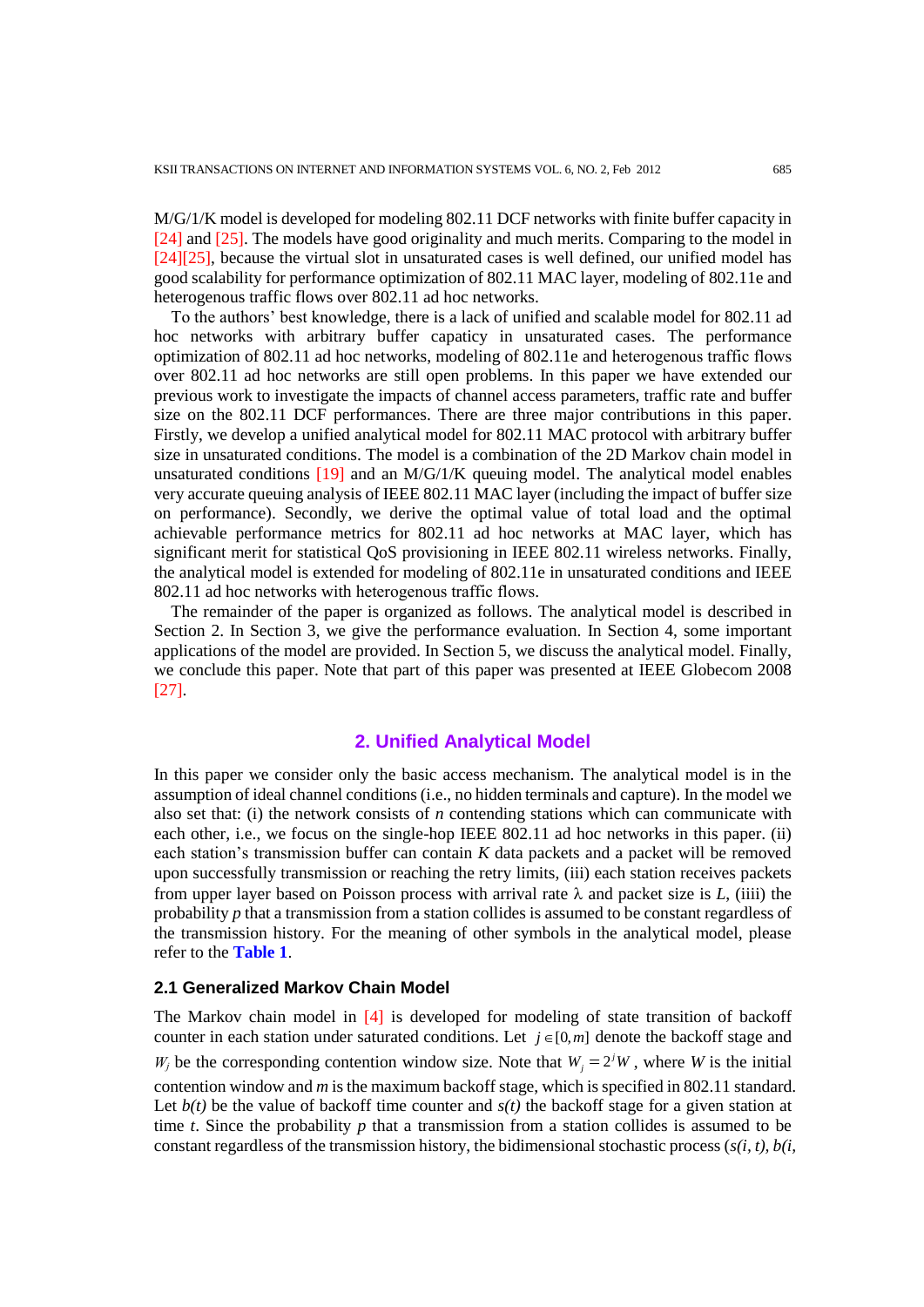*t)*) forms a discrete time Markov chain. However, in unsaturated conditions the backoff counter is not activated when there is no packet in transmission buffer. In order to model the unsaturated scenarios, we introduce an extra state  $(-1,0)$  for the backoff counter, representing the buffer is empty. Let  $\eta_0$  be the stationary probability that the transmission queue is empty upon a departure (i.e., a data packet is removed from the buffer due to successfully transmission or reaching the retry limits) in steady state. Therefore, when a data packet is removed from the buffer, the station will enter the state  $(-1,0)$  with probability  $\eta_0$  or activate the exponential backoff process with probability  $(1-\eta_0)$ . If the buffer is empty, the following time is virtually slotted, once a new packet arrives during a virtual slot time the binary exponential backoff process will be activated at the end of the virtual slot time, otherwise the station will keep in the state  $(-1,0)$  and wait for the next virtual slot time. The probability  $(1-q)$ that no packet arrives during a virtual slot time depends on the packet arriving rate and the size of virtual slot time. Note that the size of virtual slot time used here is equal to the average interval between two consecutive backoff counter decrements (i.e., a "real" slot time), which is a function of system load. The generalized Markov chain model is shown in **Fig.1**. Note that if  $\eta_0 = 0$ , i.e., the transmission queue is always non-empty, the model becomes the same as that in [4]. If *K*=1, we have the probability  $\eta_0 = 1$  and the model becomes the same as that in [19]. The transition probabilities for the generalized Markov chain are as follows:



**Fig.1.** Generalized Markov Chain Model

$$
\begin{cases}\nP\{i,k \mid i,k+1\} = 1 & k \in [0, W_i - 2] \quad i \in [0, m] \\
P\{i,k \mid i-1,0\} = p/W_i & k \in [0, W_i - 1] \quad i \in [1, m] \\
P\{m, k \mid m, 0\} = p/W_m & k \in [0, W_m - 1] \\
P\{-1,0 \mid i,0\} = (1-p)\eta_0 & i \in [0, m] \\
P\{-1,0 \mid -1,0\} = 1-q \\
P\{0,k \mid -1,0\} = q/W_0 & k \in [0, W_0 - 1] \\
P\{0,k \mid i,0\} = \frac{(1-p)(1-\eta_0)}{W_0} & k \in [0, W_0 - 1] \quad i \in [0, m]\n\end{cases}
$$
\n(1)

where the following short notation is adopted: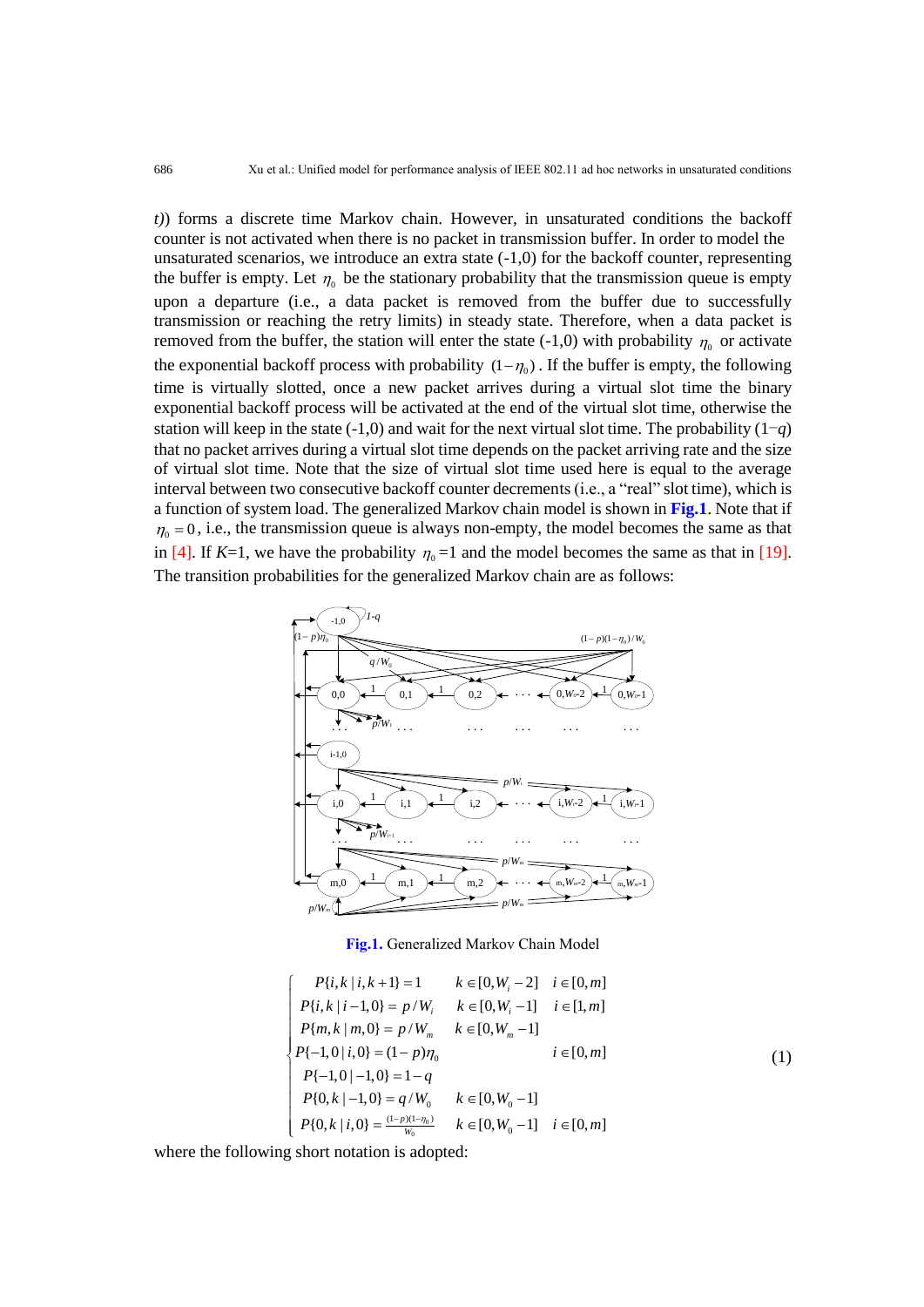$$
P\{j_1, k_1 | j_0, k_0\}
$$
  
=  $P\{s(t+1) = j_1, b(t+1) = k_1 | s(t) = j_0, b(t) = k_0\}$ 

Let 
$$
b_{i,k} = \lim_{t \to \infty} P\{s(t) = i, b(t) = k\}
$$
 be the stationary distribution of the chain. We get\n
$$
b_{i,k} = \begin{cases} p^i b_{0,0} & i \in [0, m-1] \\ \frac{p^m}{1-p} b_{0,0} & i = m \\ \frac{w_i - k}{w_i} b_{i,0} & i \in [0, m] \\ \frac{w_i - k}{w_i} b_{i,0} & i = -1 \end{cases} \quad k = 0 \tag{2}
$$

By imposing the normalization condition, we get 
$$
b_{0.0}
$$
 as,  
\n
$$
b_{0.0} = \frac{2(1-2p)(1-p)q}{(1-2p)[(W+1)q+2\eta_0(1-p)]+pqW[1-(2p)^m]}
$$
\n(3)

The probability 
$$
\tau
$$
 that a station transmits in a randomly chosen slot time can be given by,  
\n
$$
\tau = \sum_{j=0}^{m} b_{j,0} = \frac{q \cdot b_{-1,0}}{(1-p)\eta_0} = \frac{b_{0,0}}{1-p}
$$
\n
$$
= \frac{2(1-2p)q}{(1-p)q}
$$
\n(4)

$$
= \frac{2(1-2p)q}{(1-2p)[(W+1)q+2\eta_0(1-p)]+pqW[1-(2p)^m]}
$$

The conditional probability *p* can be expressed as:

$$
p = 1 - (1 - \tau)^{n-1}
$$
 (5)

The average size of a "real" slot time for a station is given as  
\n
$$
E[slot] = P_s \cdot T_s + P_{idle} \cdot \sigma + (1 - P_s - P_{idle}) \cdot T_c
$$
\n(6)

Where  $P_s$  is the probability that the channel is sensed busy due to a successfully transmission among the other *n*-1 stations,  $P_{idle}$  is the probability that the channel is sensed idle by the tagged station We have

We have  

$$
P_s = (n-1) \cdot \tau \cdot (1-\tau)^{n-2}, P_{idle} = (1-\tau)^{n-1}
$$
(7)

and  $T_s$  is the time for a successfully transmission,  $T_c$  is the time that the channel sensed busy

due to a collision, 
$$
\sigma
$$
 is the duration of an empty system slot time, which is given by\n
$$
\int T_s = \frac{H_{PHY}}{CR} + \frac{H_{MAC} + L}{R} + SIFS + \delta + \frac{ACK}{CR} + \delta + DIFS
$$
\n
$$
T_c = \frac{H_{PHY}}{CR} + \frac{H_{MAC} + L}{R} + SIFS + \delta + EIFS
$$
\n(8)

In fact, the length of a collision depends on whether a station is involved in the collision (including a vendor selected ACKTimeout) or is an onlooker (then using EIFS). Note that the 802.11 standards do not specify the length for ACKTimeout. According to the simulation environments, we choose  $T_c = T_s$ , Hence we have,

$$
E[slot] = p \cdot T_s + (1-p) \cdot \sigma \tag{9}
$$

The probability 1-*q* that no packet arrives from upper layer during a virtual slot time can be computed by:

$$
1 - q = \exp(-\lambda \cdot E[\text{slot}]) \tag{10}
$$

If  $K=1$ , the probability  $\eta_0$  is equal to 1, hence (4), (5) and (10) forms a nonlinear system with three unknown parameters  $\tau$ ,  $p$  and  $q$ , which can be solved using numerical methods. If  $K > 1$ ,  $\eta_0$  depends on the queuing performance of 802.11 MAC layer, which will be analyzed in the next sub-section.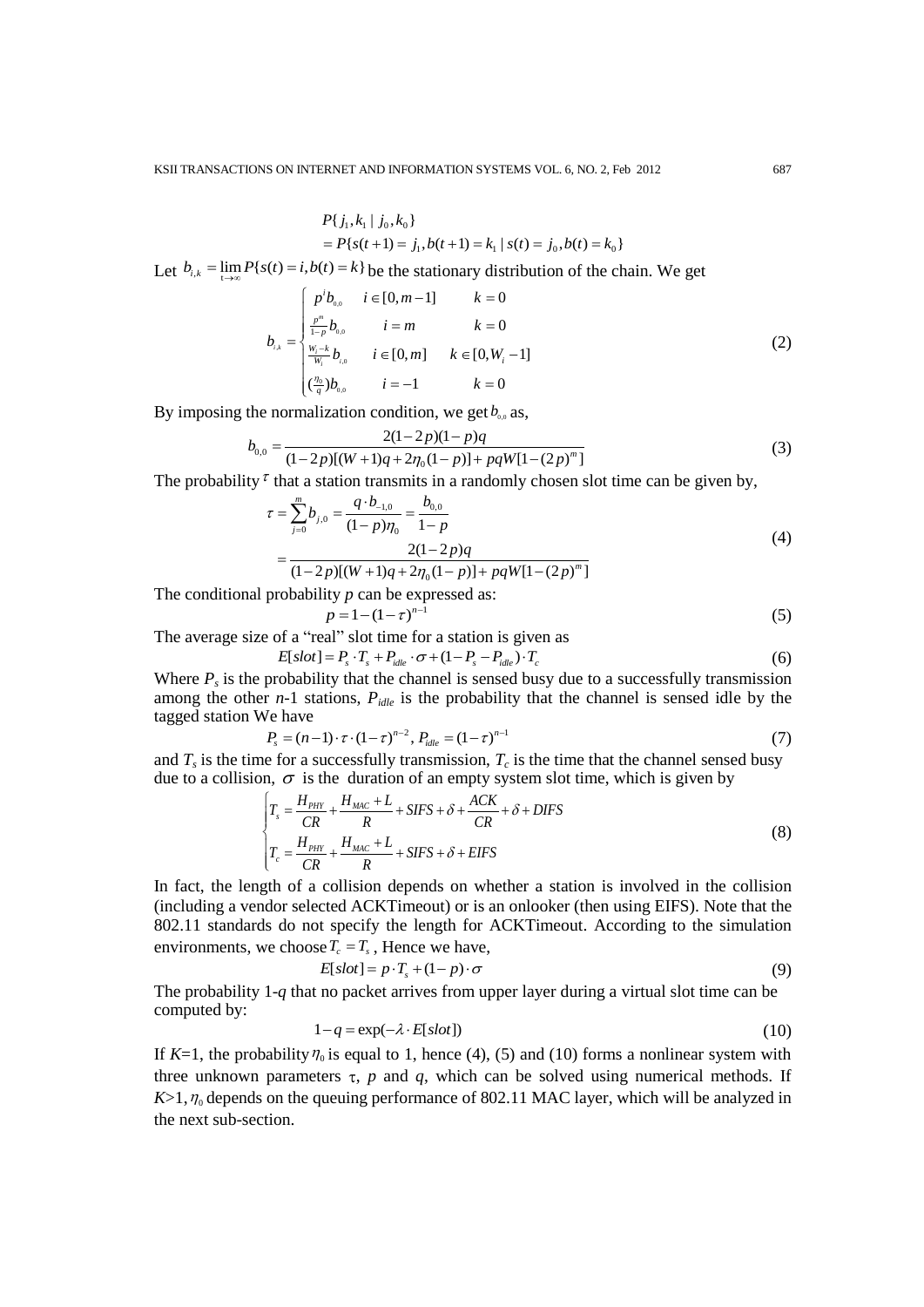# **2.2 M/G/1/K Queuing Model**

Since the packet transmission process at each station can seen as a single "server", each station can be modeled as an M/G/1/K. Let  $p_k$  be steady-state probability of  $k$  packets in the queuing system and  $\eta_k$  be the probability of *k* packets in the queuing system upon a departure at the steady state. Let  $X_k$  be the number of packets in the queue upon the  $k$ th departure, then the stochastic process *Xk* (k=1,2,…) forms a discrete time Markov chain which is shown in **Fig. 2**, where  $a_k$  is the probability that there are *k* arrivals during MAC service time  $T_{MAC}$  which is defined as the interval between the time that the packet becomes a Head-of-Line (HOL) packet in the transmission queue and the time that the packet is acknowledged for correct reception by the destination.



**Fig. 2.** State transition of Markov process *Xk*

The K-dimensional matrix of state transition probability **P** is given by,  
\n
$$
\mathbf{P} = \begin{bmatrix}\na_0 & a_1 & a_2 & \cdots & a_{K-2} & 1 - \sum_{k=0}^{K-2} a_k \\
a_0 & a_1 & a_2 & \cdots & a_{K-2} & 1 - \sum_{k=0}^{K-2} a_k \\
0 & a_0 & a_1 & \cdots & a_{K-3} & 1 - \sum_{k=0}^{K-3} a_k \\
\vdots & \vdots & \vdots & \ddots & \vdots & \vdots \\
0 & 0 & 0 & \cdots & a_0 & 1 - a_0\n\end{bmatrix}
$$
\n(11)

Let  $\eta = [\eta_0 \quad \eta_1 \quad \cdots \quad \eta_{K-1}]$ , we have,

$$
\mathbf{\eta} \cdot \mathbf{P} = \mathbf{\eta}, \quad \sum_{k=0}^{K-1} \eta_k = 1 \tag{12}
$$

From which we can obtain  $\eta$  including the probability  $\eta_0$ . According to M/G/1/K queuing model, we get,<br> $\int_{R_1} - \frac{\eta_0}{n} = \frac{\eta_k}{\eta_k} = \frac{(\mu_k - \eta_k)}{(\mu_k - \eta_k)}$ 

$$
\begin{cases}\n p_0 = \frac{\eta_0}{\eta_0 + \rho}, \ p_k = \frac{\eta_k}{\eta_0 + \rho} \quad (k \in [0, K - 1]) \\
 p_K = 1 - \frac{1}{\eta_0 + \rho}\n\end{cases}
$$
\n(13)

Where  $\rho$  is the traffic intensity and  $\rho = \lambda \cdot E[T_{MAC}]$ .

# **2.3 Probability Generating Function (PGF) of MAC Layer Service Time**

Note that the MAC service time  $T_{MAC}$  consists of multiple "real" slot times (i.e.,  $E[slot]$ ), possible collision periods (i.e.,  $T_c$ ) and one successfully transmission time  $T_s$ . From the state transition process in Fig. 1, we can derive the PGF of MAC service time  $F(Z)$  as follows: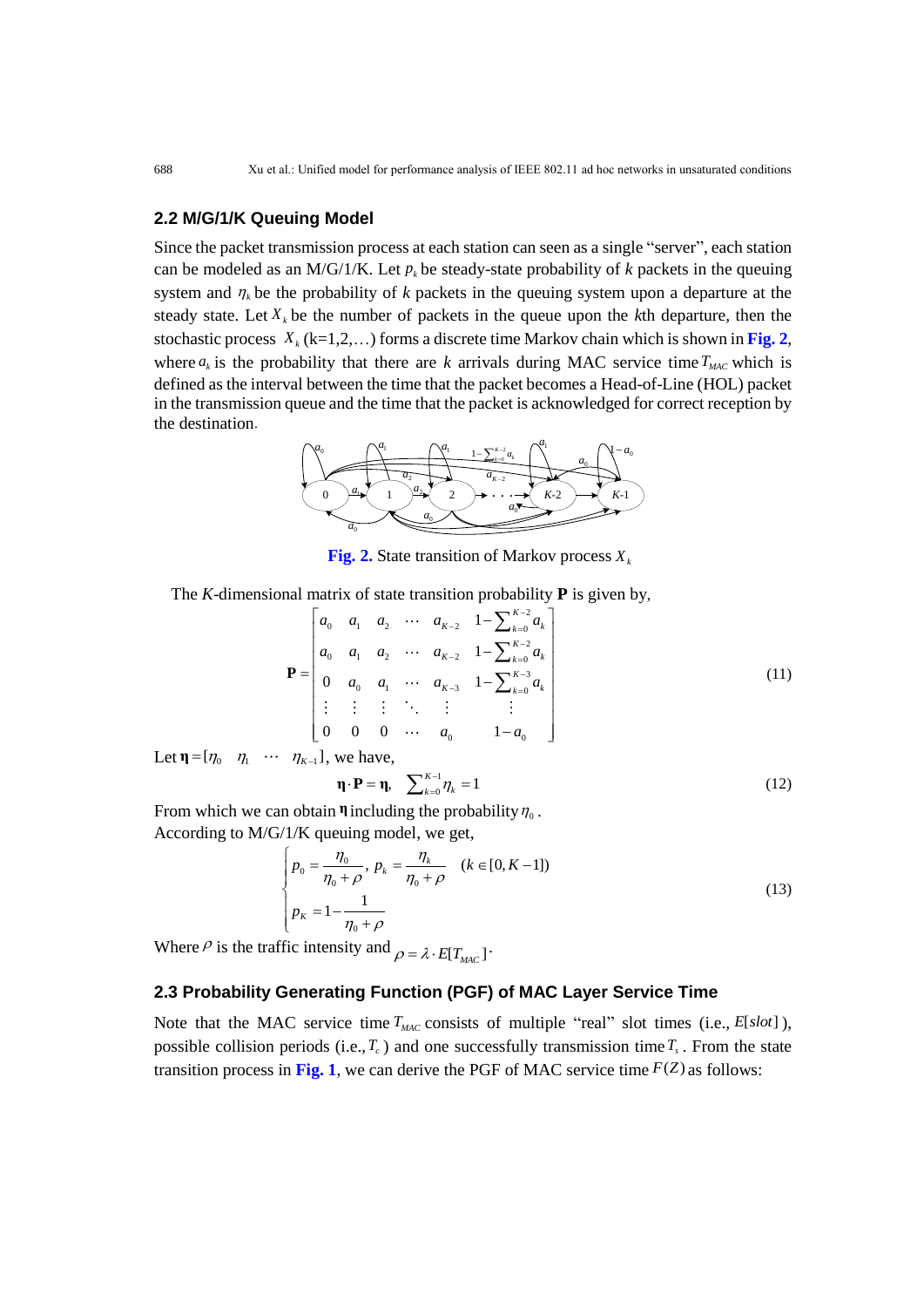$$
\begin{cases}\nFW_i(Z) = \sum_{j=0}^{2^i W - 1} (Z^{E[slot]})^j / (2^i W), & i \in [0, m] \\
F(Z) = (1 - p) Z^{T_i} \sum_{i=0}^{m-1} (p Z^{T_c})^i \prod_{j=0}^i FW_j(Z) \\
(1 - p) Z^{T_i} (p Z^{T_c})^m \prod_{j=0}^m FW_j(Z) \\
+ \frac{(1 - p) Z^{T_i} (p Z^{T_c})^m \prod_{j=0}^m FW_j(Z)}{1 - (p Z^{T_c})^F W_m(Z)}\n\end{cases} \tag{14}
$$

 $F(Z)$  can be expanded as:

$$
F(Z) = \sum_{i=0}^{\infty} \Pr(T_{MAC} = i \cdot E[slot]) Z^{(i \cdot E[slot])}
$$
\n(15)

Note that  $F(Z)$  completely characterizes the discrete probability distribution of  $T_{MAC}$  and we can get the arbitrary *n*th moment of *TMAC* by differentiation (hence the mean value and standard deviation),

$$
\mu^{-1} = E[T_{MAC}] = \frac{dF(Z)}{dZ}\bigg|_{Z=1}
$$
\n(16)

Since Poison arrivals of packets is assumed, we get,<br>  $\sum_{i=1}^{\infty} e^{-\lambda i E[slot]} (\lambda i E[slot])^k$  $\hat{E}^{E[slot]}(\lambda iE[slot])^k$   $\sum_{r=1}^{\lambda}$  *iE*  $slot$   $\lambda^k$  *o*<sup>k</sup>

$$
\frac{dZ}{dz}\Big|_{Z=1}
$$
\nce Poison arrivals of packets is assumed, we get,

\n
$$
a_k = \sum_{i=0}^{\infty} \frac{e^{-\lambda i E[sot]} (\lambda i E[sot])^k}{k!} \Pr\{T_{MAC} = i E[sot]\} = \frac{\lambda^k}{(-1)^k k!} \frac{\partial^k F(e^{-\lambda})}{\partial \lambda^k}
$$
\n(17)

It is clear that  $\eta_0$  can be seen as a function of *p*, i.e.,<br>  $\eta_0 = f(p, \lambda, E[slot], T_s, T_c, W, m)$ 

$$
\eta_0 = f(p, \lambda, E[slot], T_s, T_c, W, m)
$$
\n(18)

## **2.4 Model Solution**

Equations (4), (5), (10) and (18) represent a nonlinear system with four unknown parameters  $\tau$ ,  $p$ ,  $q$  and  $\eta$ <sub>0</sub>, which can be solved using numerical methods.

Let *S* be the total throughput, defined as the ratio of payload information transmitted in a randomly chosen generalized slot time whose average length is computed by<br>  $E[slot] = P_s \cdot T_s + P_{idle} \cdot \sigma + (1 - P_s - P_{idle})T_c$  (19)

$$
E[slot] = P_s \cdot T_s + P_{idle} \cdot \sigma + (1 - P_s - P_{idle})T_c \tag{19}
$$

where  $P_{idle}$  and  $P_s$  is the probability that the channel is idle or busy because of a successfully transmission among the *n* stations, respectively:<br> $P_{idle} = (1 - \tau)^n$ ,  $P_s = n\tau(1 - \tau)^{n-1}$ 

$$
P_{idle} = (1 - \tau)^n, \quad P_s = n\tau (1 - \tau)^{n-1}
$$
\n(20)

Note that 
$$
E[slot] > E[slot]
$$
 and  $E[slot] \approx E[slot]$  for large *n*. The throughput can be expressed as\n
$$
S = \frac{P_s \cdot L}{E[slot]} = \frac{P_s \cdot L}{P_s \cdot T_s + P_{idle} \cdot \sigma + (1 - P_s - P_{idle})T_c}
$$
\n(21)

The throughput also can be computed by<br>  $S = load \cdot R \cdot (1 - p_B)$ ,  $load = n \cdot \lambda \cdot L$ 

an be computed by  
\n
$$
S = load \cdot R \cdot (1 - p_B), load = n \cdot \lambda \cdot L / R
$$
 (22)

where *load* is normalized total load,  $R$  is channel bit rate and  $p<sub>B</sub>$  is packet blocking probability due to limited buffer capacity at steady state. Note that  $T_s = T_c$  and the average MAC service<br>time is given by<br> $E[T_{MAC}] = F'(Z)|_{Z=1} = \left[ \frac{(1-2p)(W-1)+pW(1-(2p)^m)}{2(1-2p)(1-p)} \right] E[slot] + \frac{T_s}{1-p}$  (23) time is given by

n by  
\n
$$
E[T_{MAC}] = F'(Z)|_{Z=1} = \left[ \frac{(1-2p)(W-1) + pW(1-(2p)^m)}{2(1-2p)(1-p)} \right] E[slot] + \frac{T_s}{1-p}
$$
\n(23)

If  $T_s \approx E[slot]$  and  $E[slot] \approx E[slot]$ , (23) becomes the same as that in [\[5\].](#page-16-0) Note that (23) is more accurate because  $T_s \Box$  *E*[slot] in unsaturated cases. The standard deviation of MAC service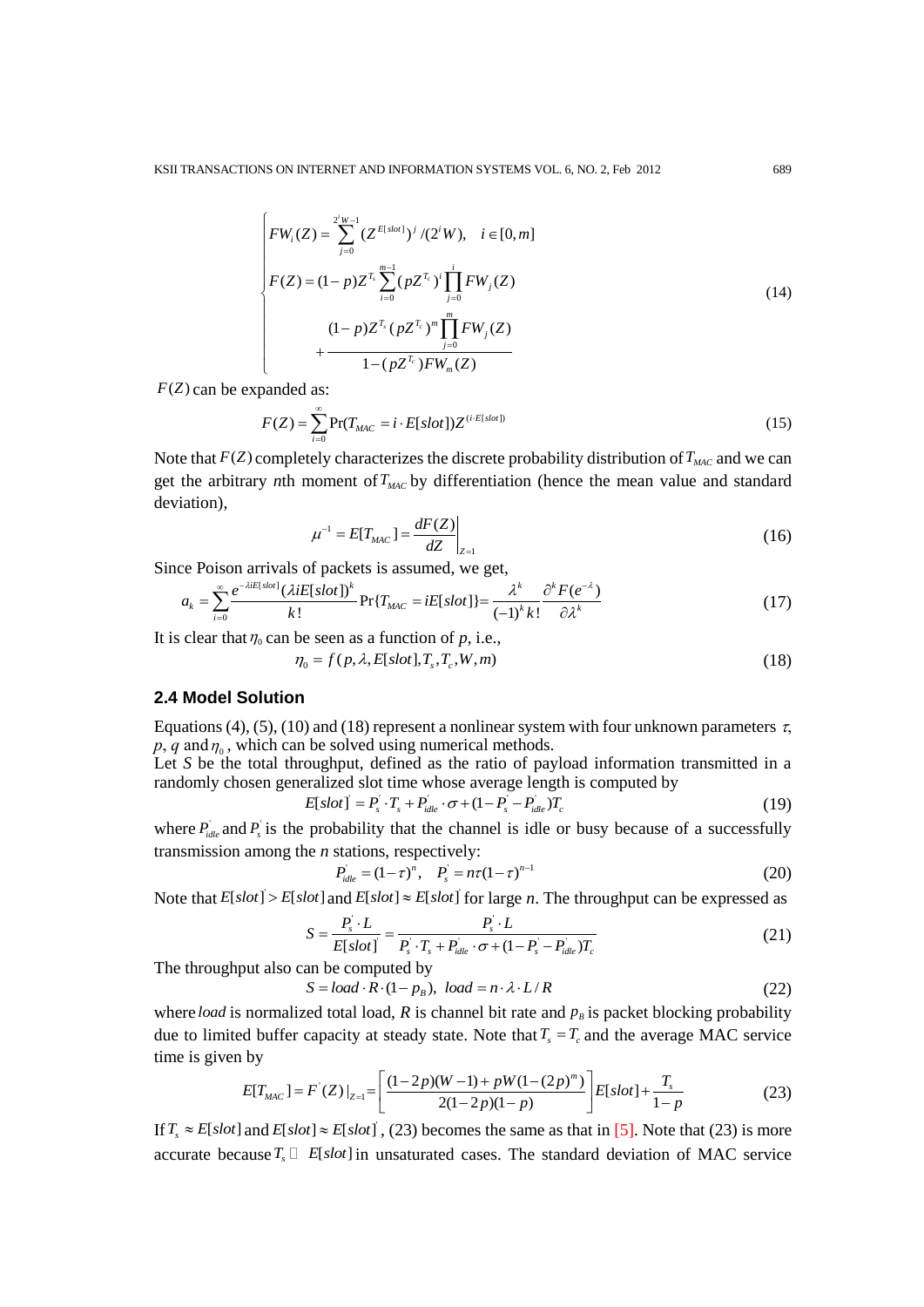time is

$$
\sigma_{T_{MAC}} = \sqrt{E[(T_{MAC})^2] - \{E[T_{MAC}]\}^2}
$$
\n
$$
= \sqrt{F[(Z) + F[(Z) - [F[(Z)]]^2]}\Big|_{Z=1}
$$
\n(24)

The main queuing metrics such as average queue length, packet blocking probability, average waiting time including MAC service time and average queuing delay are given by

$$
E[L_q] = \sum_{k=0}^{K} k \cdot p_k, \ p_B = p_K = 1 - \frac{1}{\eta_0 + \rho}
$$
  
\n
$$
E[T_w] = \frac{E[L_q]}{\lambda(1 - p_B)}, \ E[T_q] = E[T_w] - E[T_{MAC}]
$$
\n(25)

## **3. Performance Evaluation**

# **3.1 Model Validation**

The simulations are developed in OPNET where the Direct Spread Sequence Spectrum (DSSS) technique is used in 802.11b standard and the system parameters are summarized in **Table 1**. Since we focus on MAC layer issues in a single-hop 802.11 ad hoc networks, in the simulation, the MAC layer of each station receives packets from upper layer based on Poisson process with arrival rate  $\lambda$  and the randomly distributed nodes can communicate with each other. The total normalized load varies from zero to 1.5 and different buffer size *K* or number of stations *n* is used. The simulation time is five minutes. The performance metrics obtained from both analytical model and simulations are shown in **Fig. 3**, **Fig. 4**, **Fig. 5**, **Fig. 6**, **Fig. 7**, **Fig. 8**, **Fig. 9**, **Fig. 10**, **Fig. 11** and **Fig.12**. The simulation results are with 95% confidence interval between  $(\hat{\theta} - 0.01 \cdot \hat{\theta}, \hat{\theta} + 0.01 \cdot \hat{\theta})$ , where  $\hat{\theta}$  denote the simulation results (averaged from over 20 runs) and the percentage error for simulation results is below 1%. The simulation results show that the analytical model is highly accurate.

| channel bit rate $(R)$         | 11Mbps    | control rate $(CR)$ | 1 Mbps        |  |
|--------------------------------|-----------|---------------------|---------------|--|
| System slot time $(\sigma)$    | $20\mu s$ | W                   | 32            |  |
| MAC Header $(H_{MAC})$         | 224bit    | m                   |               |  |
| PHY Header (H <sub>PHY</sub> ) | 192bit    | Packet size $(L)$   | 8000bits      |  |
| Distributed interframe         | $50\mu s$ | Size of ACK frame   | $112bit+HPHY$ |  |
| space (DIFS)                   |           | (ACK)               |               |  |
| Propagation delay $(\delta)$   |           | Short interframe    |               |  |
|                                | $2\mu s$  | space (SIFS)        | $10\mu s$     |  |

**Table 1.** System parameters

It's shown that 802.11 ad hoc networks can achieve the optimal performance by controlling the traffic load. Under the optimal total load, the system can obtain the maximum throughput, almost the lowest MAC service delay and very low standard deviation of MAC service delay, furthermore, the average queuing delay and packet blocking probability tends to zero. In the case of overload, the throughput decreases smoothly, however, the MAC service delay, MAC delay variation, queuing delay and packet blocking probability, increases very quickly as the total load continues to increase. In the case of overload, the standard deviation of MAC service time is much larger than its mean value.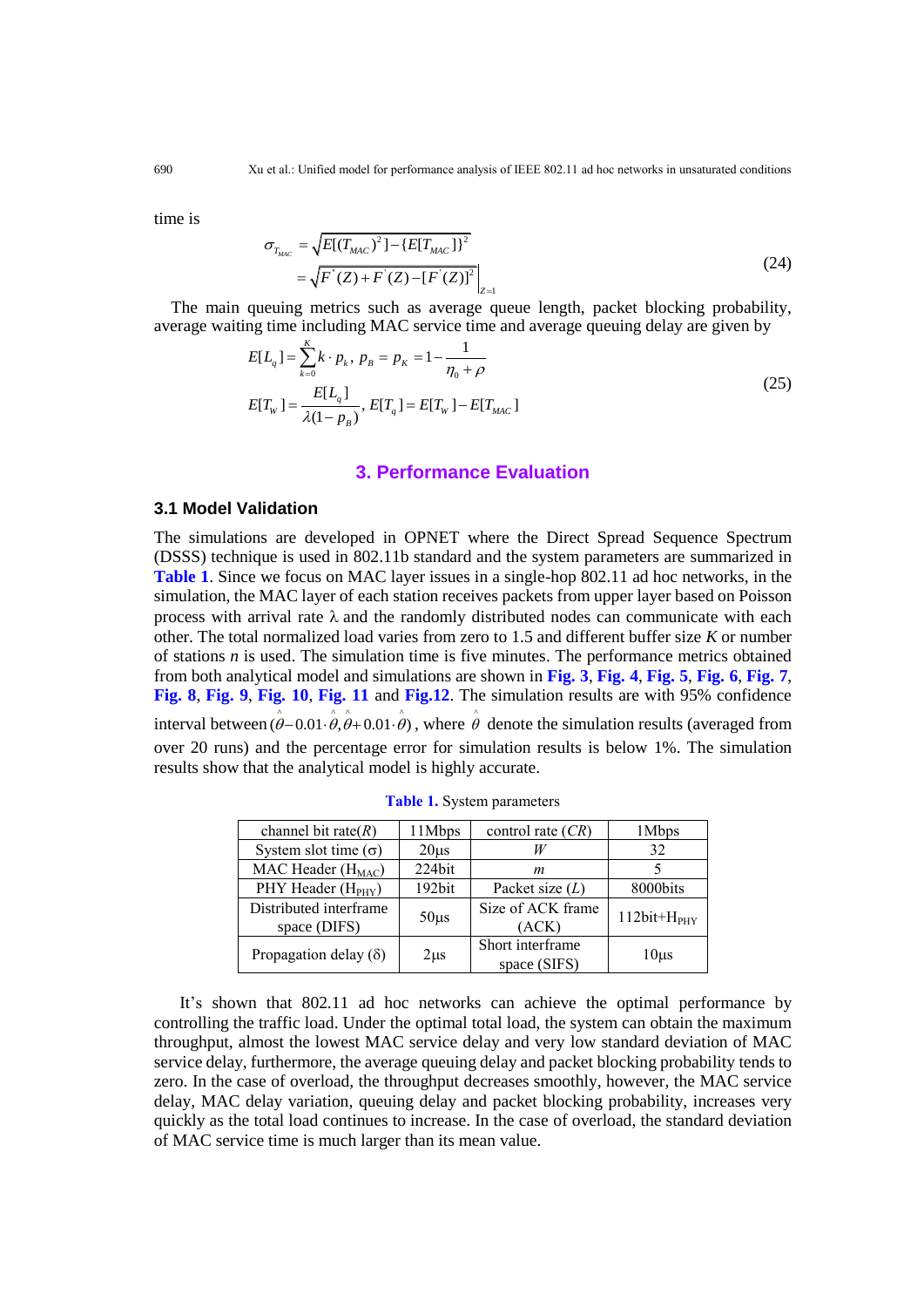#### **3.2 Impact of Buffer Size**

We set *n*=30 and *K*=1,2,3, respectively. The results are shown in **Fig. 3**, **Fig. 4**, **Fig. 5**, **Fig. 6**, and **Fig.** 7. When  $K=1$ , the MAC layer queuing delay is zero but the packet blocking probability is larger than that of *K*>1 in the case of underload. As *K* becomes larger, the network tends to saturated status more rapidly, in consequence, for *K*>1, the optimal total load is obviously less than that of *K*=1. When *K*>1 and the load is no more than the optimal value, the packet blocking probability tends to zero and the buffer size *K* almost has no influence on all the performance metrics.



**Fig. 3.** Throughput versus offered load (*n*=30, *K*=1,2,3)



**Fig. 4.** Mean MAC service time versus offered load (n=30, K=1,2,3)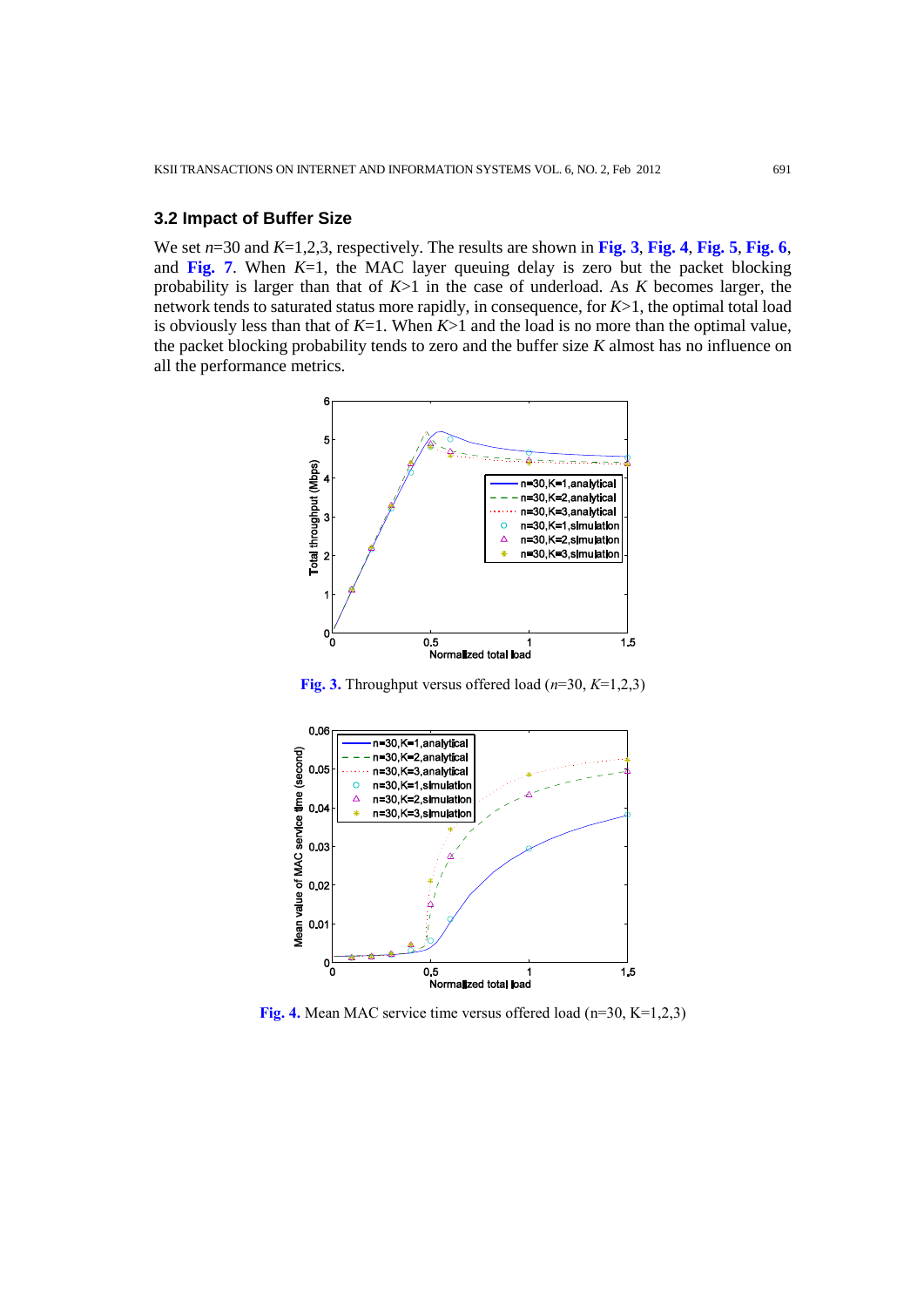

**Fig. 5.** Standard deviation of MAC service time versus load (*n*=30, *K*=1,2,3)



**Fig. 6.** Mean queuing delay versus offered load (*n*=30, *K*=1,2,3)



**Fig. 7.** Packet blocking probability versus offered load (*n*=30, *K*=1,2,3)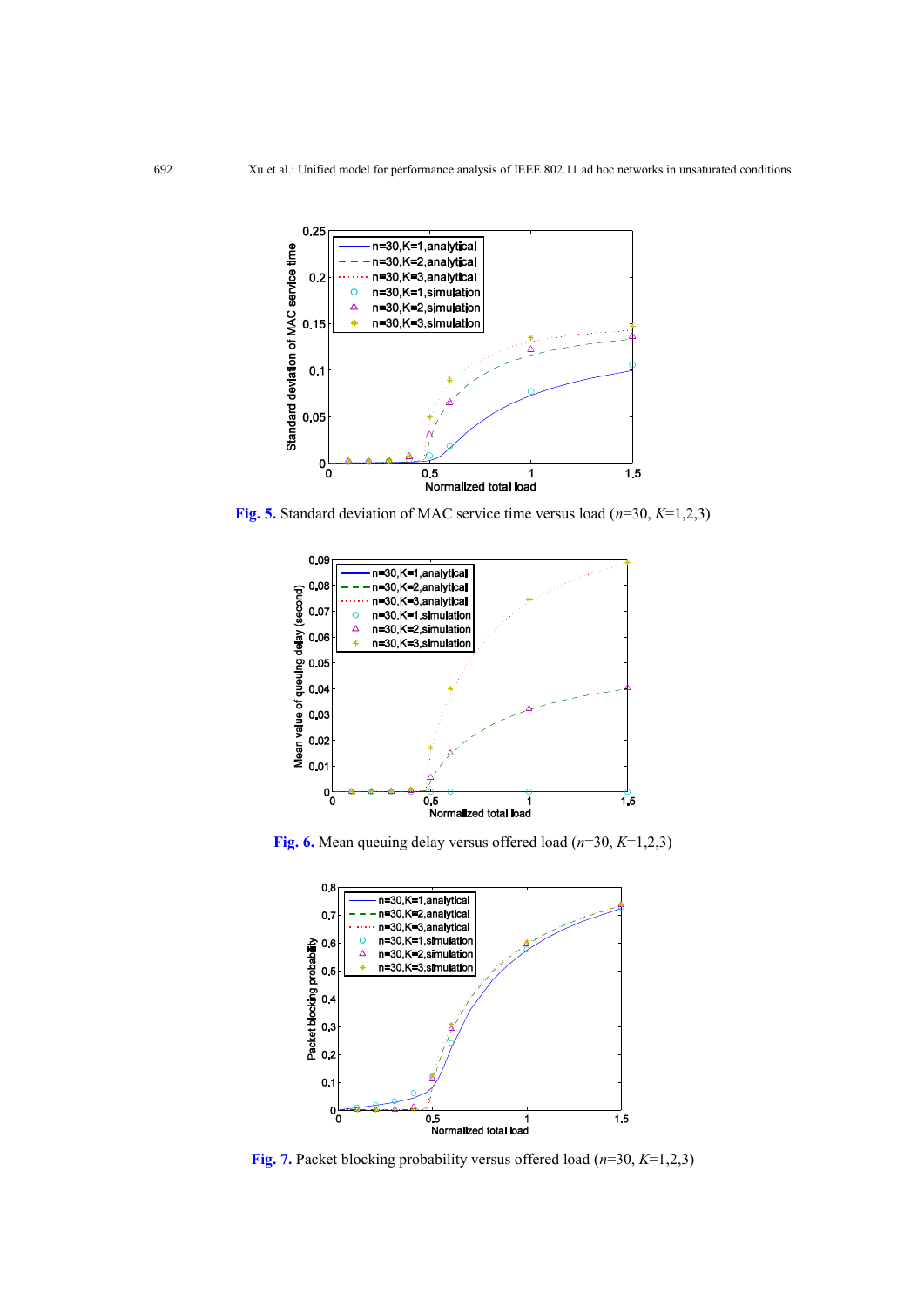#### **3.3 Comparison of M/G/1/K and M/M/1/K**

If we can approximate the distribution of MAC service time  $T_{MAC}$  by exponential distribution, the steady-state probability  $\eta_0$  for M/M/1/K queuing model [\[3\]](#page-16-1) is given by,

$$
\eta_0 = \left[\sum_{k=0}^{K-1} \rho^k\right]^{-1} = \begin{cases} \frac{1-\rho}{1-\rho^K}, & \rho \neq 1\\ 1/K, & \rho = 1 \end{cases}
$$
 (26)

where  $\rho = \lambda \cdot E[T_{MAC}]$  and the solution of the nonlinear system (4), (5), (10) and (26) becomes considerably simple.

In the case of  $K=1$  (i.e.,  $\eta_0=1$ ) or saturated conditions (i.e.,  $\eta_0=0$ ), no queuing model is needed, we compare the two queuing models for 802.11ad hoc networks with K>1 in unsaturated conditions. The results are shown in **Fig. 8**. Unfortunately, M/M/1/K model leads to large prediction error while M/G/1/K model is very accurate, which is quite different from the previous work in the literatures. The results also indicate that exponential distribution does not provide good approximation for the MAC layer service time in most cases of unsaturated conditions for the specified network scenarios in this paper.



**Fig. 8.** Comparison of M/G/1/K and M/M/1/K model (*n*=30, *K*=1,2,3)

### **4. Model Applications**

## **4.1 Performance Optimization**

Since the network will achieve maximum throughput under the optimal total load, we firstly derive the expression of maximum achievable throughput. Let us rewrite (21) as

$$
S = \frac{L}{T_s - T_c + \frac{(1 - P_{\text{idle}})T_c + P_{\text{idle}}\sigma}{P_s}}
$$
(27)

S is maximized when the following quantity is maximized:  
\n
$$
\frac{P_s}{(1 - P_{idle})T_c / \sigma + P_{idle}} = \frac{n\tau(1 - \tau)^{n-1}}{T_c^* - (1 - \tau)^n (T_c^* - 1)} = G(\tau)
$$
\n(28)

where  $T_c^* = T_c / \sigma$ . Let  $G(\tau) = 0$ , using the similar method in [\[3\],](#page-16-1) we obtain the optimal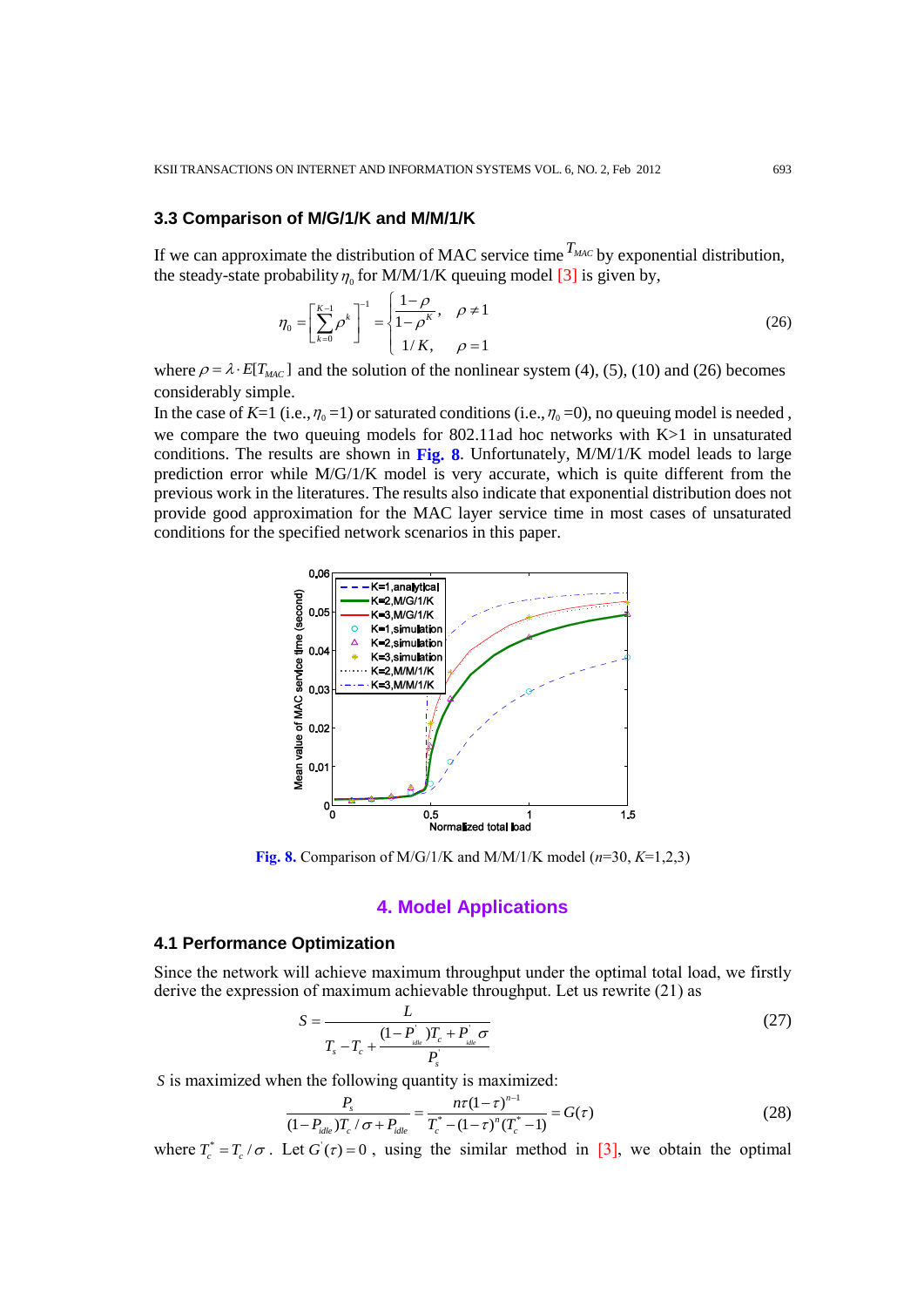transmission probability as,

 $\overline{\mathbf{r}}$ 

$$
= \frac{\sqrt{[n+2(n-1)(T_c^*-1)]/n} - 1}{(n-1)(T_c^*-1)} \approx \frac{1}{n\sqrt{T_c^*/2}}
$$
(29)

In<sup>[3]</sup>, the optimal  $\tau$  is obtained by tuning system parameters *W* and *m*. In this paper we provide a flexible way to achieve the optimal  $\tau$  by controlling the total load. We can find that the transmission probability  $\tau$  is function of offered load.

Let  $K' = \sqrt{T_c^* / 2}$  and use the approximate solution  $\tau = 1/(nK')$ , for *n* sufficiently large<br>  $\left[ P_{idle} = (1 - \tau)^n = (1 - \frac{1}{nk'})^n \approx e^{-1/K'} \right]$ 

$$
\begin{cases}\nP_{idle} = (1 - \tau)^n = (1 - \frac{1}{n\kappa})^n \approx e^{-1/\kappa'} \\
P_s = n\tau (1 - \tau)^{n-1} \approx \frac{1/K}{1 - 1/(nK)} e^{-1/\kappa'} \approx \frac{1}{\kappa'} e^{-1/\kappa'} \\
p = 1 - (1 - \tau)^{n-1} \approx 1 - \frac{e^{-1/\kappa'}}{1 - \tau} \approx 1 - e^{-1/\kappa'}\n\end{cases} (30)
$$

Then  $E[slot]$  is given as

ven as  
\n
$$
E[slot] = e^{-1/K} \sigma + \frac{1}{K} e^{-1/K} T_s + \left[1 - e^{-1/K} \left(\frac{K+1}{K}\right) \right] T_c
$$
\n(31)

The maximum achievable throughput can be approximated as  
\n
$$
S_{\text{max}} = \frac{P_s^t L}{E[slot]} \approx \frac{L}{T_s + \sigma K^t + T_c[K^t(e^{1/K^t} - 1) - 1]}
$$
\n(32)

Since 
$$
E[slot] \approx E[slot]
$$
 and p is approximated in (30), the average MAC service time is given by  
\n
$$
E[T_{MAC}] = \left[ e^{\frac{1}{\kappa} \frac{W-1}{2} + \frac{W}{2} e^{\frac{1}{\kappa}} (1 - e^{\frac{-1}{\kappa}}) \sum_{i=0}^{m-1} [2(1 - e^{\frac{-1}{\kappa}})]^i \right] E[slot] + e^{\frac{1}{\kappa}} T_s
$$
\n(33)

The standard deviation of MAC service time  $\sigma_{T_{MAC}}$  can be computed by (24). It is surprising that  $S_{\text{max}}$ ,  $E[T_{\text{MAC}}]$  and  $\sigma_{T_{\text{MAC}}}$  is independent of *n* and *K*. Now we try to derive the exact expression of the optimal total load. From (22), the optimal load can be obtained

$$
Load = \frac{S_{\text{max}}/R}{1 - p_B}
$$
 (34)

As shown in Fig.7, when  $K=2$  or 3, the packet blocking probability  $p<sub>B</sub>$  is very small (lower than 0.01) under the optimal total load. Since  $p<sub>B</sub>$  is caused due to limited buffer size,  $p<sub>B</sub>$  may become smaller as *K* increases. Hence the approximate optimal load is

$$
Load \approx S_{\text{max}} / R, \quad K \ge 2 \tag{35}
$$

For arbitrary *K*,  $p_B$  can be proved to be zero as  $n \to \infty$ . From (13), (22) and (25) we obtain

$$
Load \approx S_{max} / R, \quad K \ge 2
$$
\n
$$
0 \le p_B = 1 - \frac{1}{\eta_0 + \rho} \le 1 - \frac{1}{1 + \lambda \cdot E[T_{MAC}]} = \frac{1}{1 + \frac{(n \cdot D)}{\lambda \cdot E[T_{MAC}]} \tag{36}
$$

As  $E[T_{MAC}]$  is limited value, *Load* is a given value and *R*, *L* are constants, we get

*n*

$$
\lim_{n \to \infty} p_B = 0 \tag{37}
$$

Using the same parameters in **Table 1**, the optimal achievable performance metrics are reported in **Table 2**, where the results are obtained from (29) without approximations, the case  $n = \infty$  is obtained from (30), (32) and (33). The results are also highly consistent with the that in Section 3.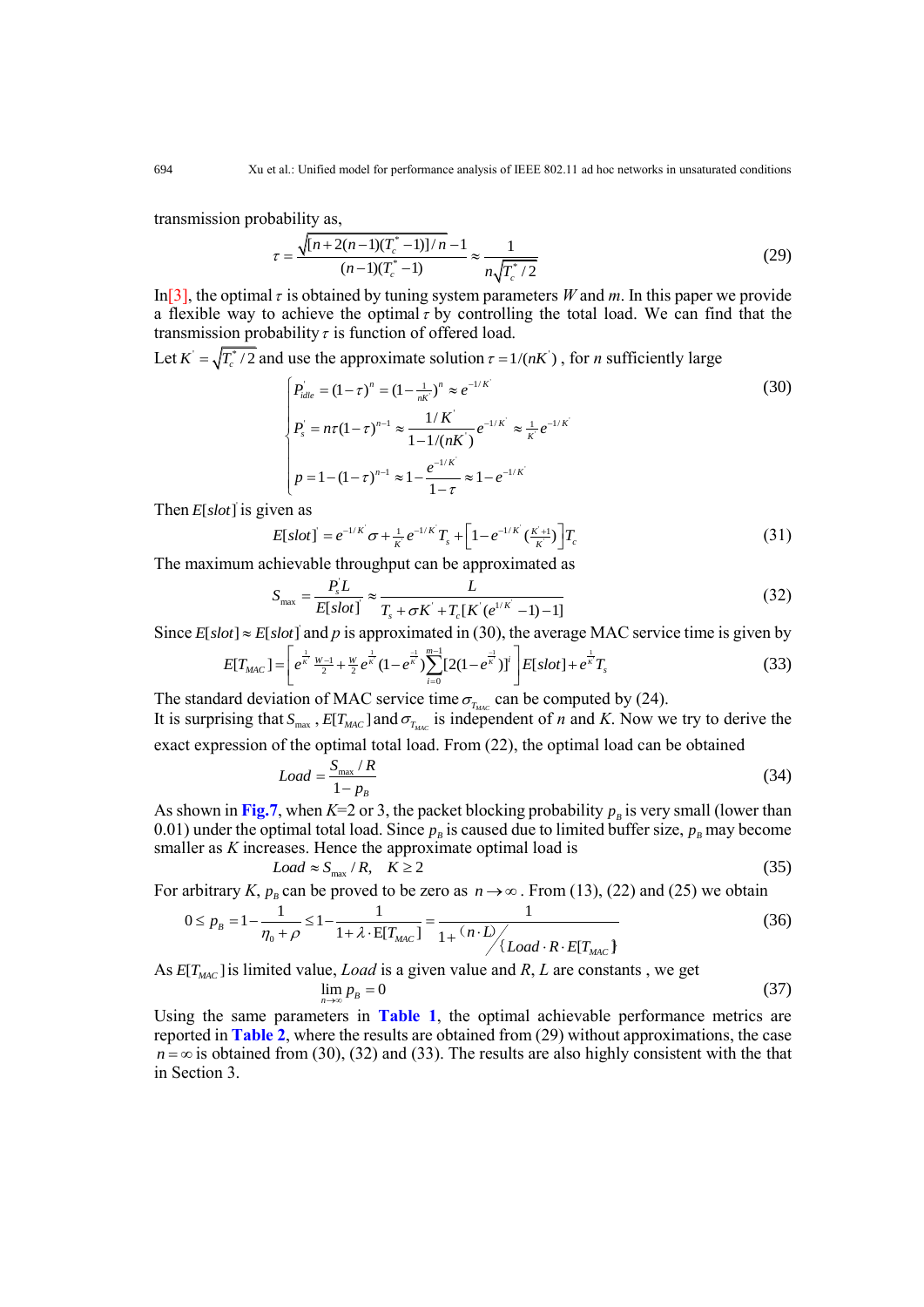| n        | $S_{\text{max}}$ (Mbps) | Load    | $E[T_{\text{MAC}}](s)$ | $\sigma_{T_{MAC}}(s)$ |
|----------|-------------------------|---------|------------------------|-----------------------|
|          | 5.2765                  | 0.47968 | 0.0056634              | 0.0053222             |
| 20       | 5.2066                  | 0.47332 | 0.0061002              | 0.0061111             |
| 40       | 5.1956                  | 0.47232 | 0.0061709              | 0.0062428             |
| 60       | 5.1919                  | 0.47199 | 0.0061943              | 0.0062868             |
| 200      | 5.1869                  | 0.47153 | 0.0062270              | 0.0063483             |
| $\infty$ | 5.1837                  | 0.47124 | 0.0067583              | 0.0073815             |

**Table 2.** Optimal achievable performance

Furthermore, the approximations for  $n = \infty$  provide lower bound of maximum achievable throughput, upper bound of average MAC service time and its standard deviation. For a large range of *n*, the standard deviation of MAC service time, as well as its mean value, is much lower than that in saturated conditions. Therefore, the analytical model provides a simple method for accurate and quantitative QoS guarantee in practical IEEE 802.11 ad hoc networks. The performance optimization including derivation of the number of optimal stations for voice communications over 802.11 ad hoc networks was given in [26], however, the method needs the M/G/1/K queuing analysis in this paper, although both the methods are similar.

#### **4.2 Performance Analysis of 802.11e Ad Hoc Networks**

The analytical model is also suitable for performance analysis of 802.11e in unsaturated conditions. Since the relative service differentiation can be achieved by varying the initial contention window alone [6], we consider the service differentiation schemes only by using *W*. We assumed that there is only one queue in each station, which can be looked at as a special case of IEEE 802.11e. We assume that all the stations are divided into *N* service classes and the number of stations in the *i*th service class is  $n_i$ , the initial contention window of stations in service class *i* is  $W_i$ ,  $i \in [1,N]$ . Let  $\tau_i$ ,  $p_i$ ,  $\eta'_i$ ,  $q_i$  denote the transmission probability, packet collision probability, the stationary probability that the transmission queue is empty upon a departure, the probability that at least one packet arrives during a virtual slot time for stations in class *i*, respectively. By the generalized Markov chain for stations in class *i*, we have  $\tau = \frac{2(1-2p_i)q_i}{\sqrt{1-\frac{p_i}{q_i}}}$ 

$$
\tau_i = \frac{2(1-2p_i)q_i}{(1-2p_i)[(W_i+1)q_i+2\eta_0^i(1-p_i)]+p_iq_iW_i[1-(2p_i)^m]}
$$
\n(38)

$$
p_i = 1 - (1 - \tau_i)^{n_i - 1} \prod_{j=1, j \neq i}^{N} (1 - \tau_j)^{n_j}
$$
\n(39)

When  $n_i$  ( $i \in [1, N]$ ) is large, for stations in class *i*, the average length of real slot time  $E[slot]_i \approx E[slot]$ , i.e., the average length of a generalized slot time, we get

$$
E[slot] \text{ , i.e., the average length of a generalized slot time, we get}
$$
\n
$$
E[slot] = \sum_{i=1}^{N} P_s(i)T_s + P_{idle}\sigma + [1 - P_{idle} - \sum_{i=1}^{N} P_s(i)]T_c
$$
\n
$$
(40)
$$

$$
\begin{cases}\nP_s'(i) = n_i \cdot \tau_i (1 - \tau_i)^{n_i - 1} \prod_{j=1, j \neq i}^N (1 - \tau_j)^{n_j} \\
P_{idle} = \prod_{i=1}^N (1 - \tau_i)^{n_i}\n\end{cases} \tag{41}
$$

Then we obtain

$$
q_i = 1 - \exp(-\lambda \cdot E[slot]_i)
$$
 (42)

And

$$
\eta_0^i = f(p_i, \lambda, E[slot], T_s, T_c, W_i, m)
$$
\n(43)

The set of equations (38) (39) (42) and (43) (*i*=1,2,…,*N*) represent a nonlinear system with 4*N*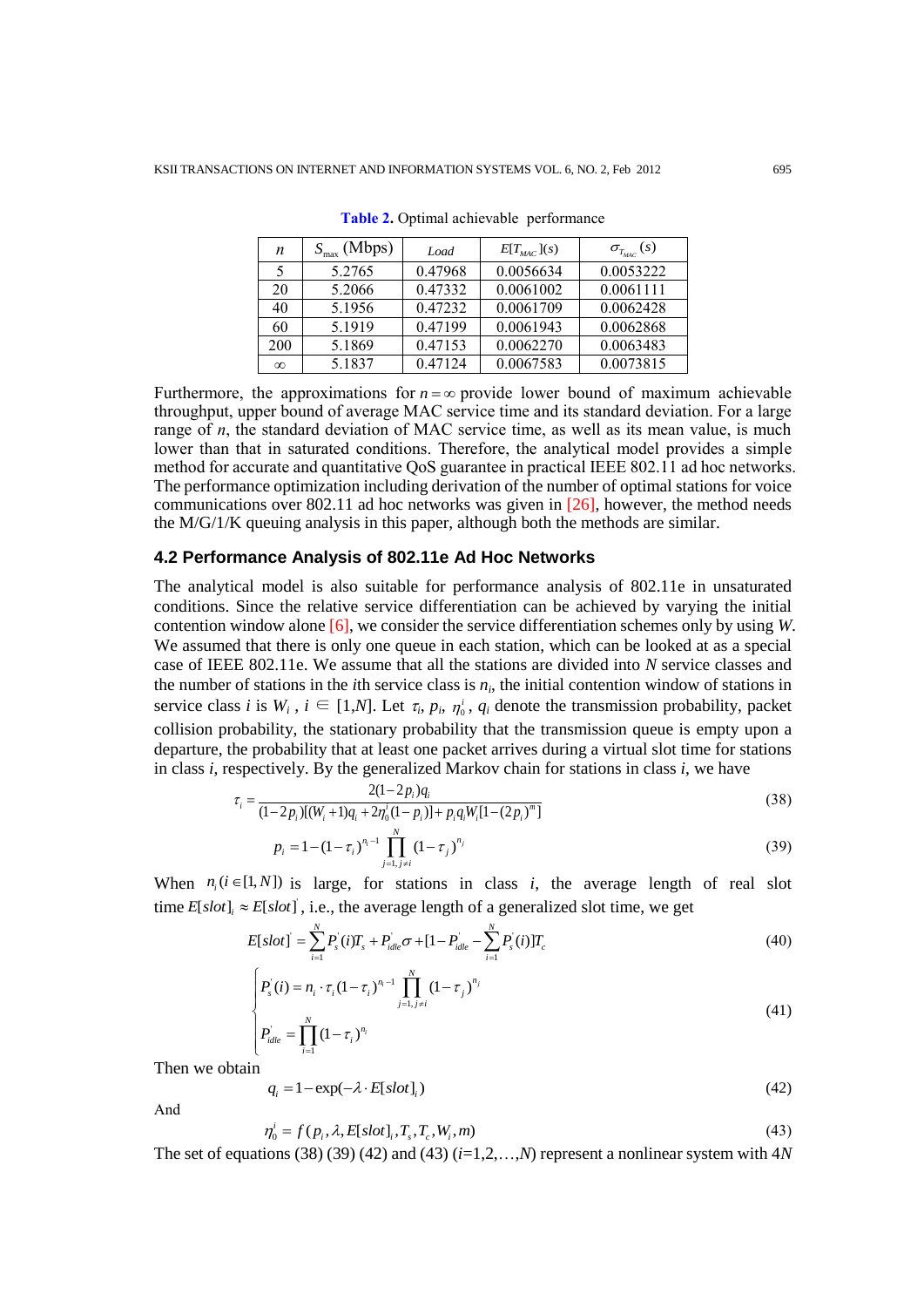unknowns  $\tau_i$ ,  $p_i$ ,  $\eta'_0$  and  $q_i$ , which can be solved using numerical methods. The throughput for each class and total throughput is given by

$$
S_i = \frac{P_s(i) \cdot L/R}{E[slot]}, \ S = \sum_{i=1}^{N} S_i = \frac{P_s \cdot L/R}{E[slot]} \tag{44}
$$

The mean MAC service time can be easily obtained as:

$$
S_i = \frac{E[slot]}{E[slot]}, S = \frac{E[slot]}{E[slot]}
$$
\n
$$
1 \text{ MAC service time can be easily obtained as:}
$$
\n
$$
E[T_{MAC}]_i = \left[ \frac{(1-2p_i)(W_i-1) + p_iW_i[1-(2p_i)^m]}{2(1-2p_i)(1-p_i)} \right] E[slot]_i + \frac{T_s}{1-p_i}
$$
\n
$$
1 \text{ times, we set } K = 1 \text{ and } N = 2 \text{ is, then are given series classes. Let } n = n = 20 \text{ and } N = 3 \text{ is the same series.}
$$
\n(45)

In simulations, we set  $K = 1$  and  $N=2$ , i.e., there are two service classes. Let  $n_1=n_2=20$  and  $W_1 = 32$ ,  $W_2 = 64$ , the other system parameters are the same as that in **Table 1**. The analytical and simulation results including throughput and mean MAC service time are shown in **Fig. 9** and **Fig. 10**, which indicate the accuracy of the model. As the total load tends to saturated status, the analytical results tend to the same as that in  $[6]$ . However, for the specific MAC settings, the service differentiation scheme could hardly achieve performance differentiation such as throughput or MAC service delay when the load is less than the optimal value. The scheme could just achieve relative service differentiation in saturated conditions.



**Fig. 9.** Throughput versus offered load for 802.11e



**Fig. 10.** Mean MAC service time versus offered load for 802.11e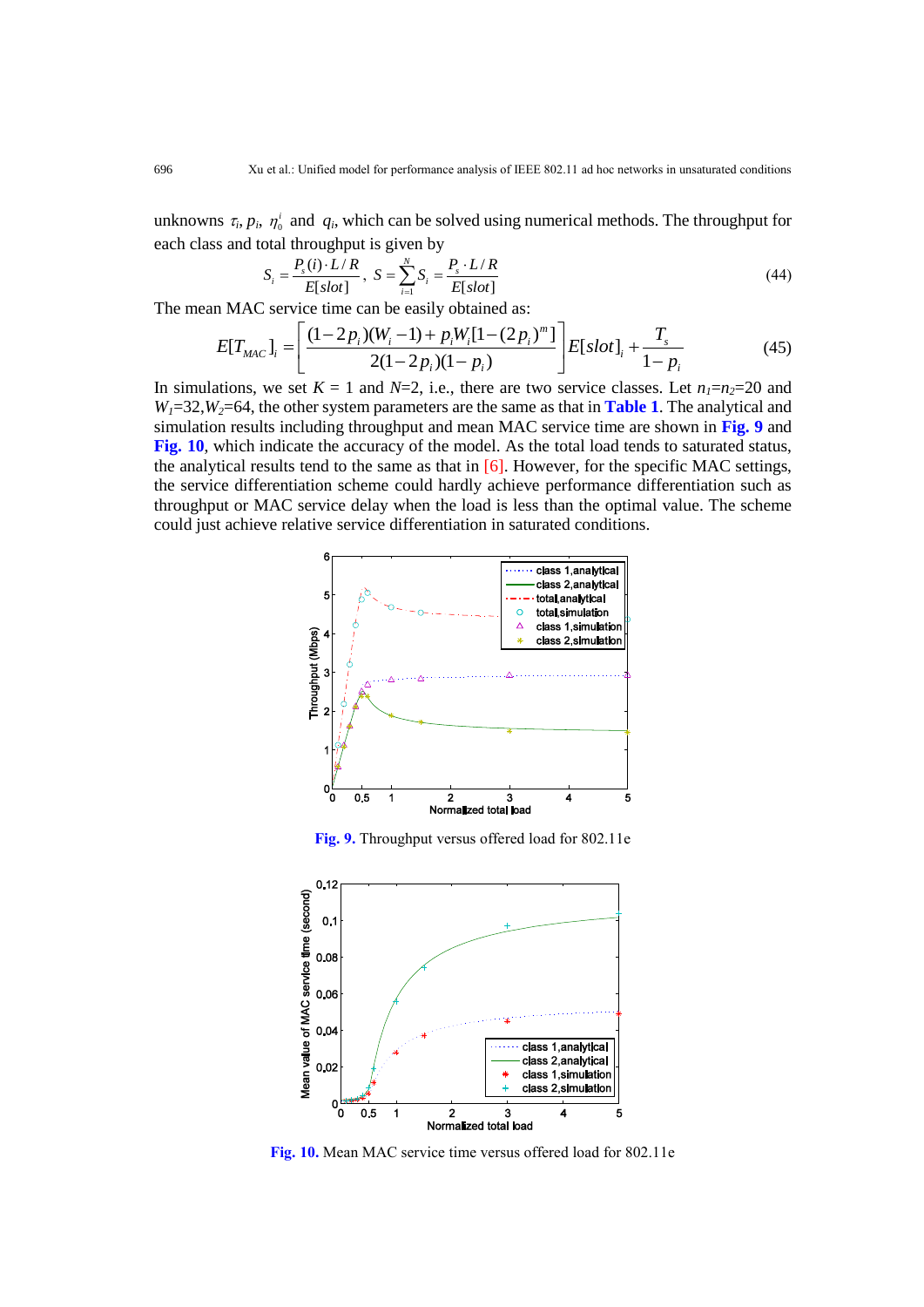# **4.3 On Heterogenous Traffic Flows over IEEE 802.11 Ad Hoc Networks**

We assume that all the stations are divided into *N* service classes and the number of stations in the *i*th service class is *n<sup>i</sup>* , each station in class *i* receives packets from upper layer based on Poisson process with arrival rate  $\lambda_i$  and packet size  $L_i$ , where  $i \in [1,N]$  and  $L_i < L_2 < \cdots$  $\langle L_N$ . Let  $\tau_i$ ,  $p_i$ ,  $\eta'_0$ ,  $q_i$  denote the transmission probability, packet collision probability, the stationary probability that the transmission queue is empty upon a departure, the probability that at least one packet arrives during a virtual slot time for stations in class *i*, respectively. By the generalized Markov chain for stations in class *i*, we have:<br> $\tau = \frac{2(1-2p_i)q_i}{\sqrt{1-2p_i}}$ 

$$
\tau_i = \frac{2(1 - 2p_i)q_i}{(1 - 2p_i)[(W_i + 1)q_i + 2\eta_0^i(1 - p_i)] + p_i q_i W_i [1 - (2p_i)^m]}
$$
(46)

$$
p_i = 1 - (1 - \tau_i)^{n_i - 1} \prod_{j=1, j \neq i}^{N} (1 - \tau_j)^{n_j}
$$
\n(47)

The probability *q<sup>i</sup>* can be computed by

 $q_i = 1 - \exp(-\lambda \cdot E[slot]_i)$ 

$$
(48)
$$

When  $n_i$  ( $i \in [1, N]$ ) is large, for stations in class *i*, the average length of real slot

When 
$$
n_i
$$
 ( $i \in [1, N]$ ) is large, for stations in class *i*, the average length of real slot  
time  $E[slot]_i \approx E[slot]$ , i.e., the average length of a generalized slot time, we get  

$$
E[slot] = \sum_{i=1}^{N} P_s^{\prime}(i) \cdot T_s(i) + \sum_{i=1}^{N} P_c^{\prime}(i) \cdot T_c(i) + P_{idle}^{\prime} \cdot \sigma
$$
(49)

where  $T_{si}$  is the time the channel is sensed busy because of a successful transmission with packet size *L<sup>i</sup>* , *Tci* is the time the channel is sensed busy during a collision where the longest colliding packet is  $L_i$ ,  $\sigma$  is the duration of an empty system slot time, Let  $P_s^i(i)$ ,  $P_c^i(i)$  and  $P_{idle}^i$ be the corresponding probability for  $T_{si}$ ,  $T_{ci}$  and  $\sigma$ , respectively.

Let  $P_{one}(i)$  be the probability that only one station transmits among the stations in the class *i* and  $P_{idle}(i)$  be the probability that all the stations in the class *i* do not transmit in a randomly

chosen generalized time slot. We get:  
\n
$$
\begin{cases}\nP_{idle}(i) = (1 - \tau_i)^{n_i}, & i \in [1, N] \\
P_{one}(i) = n_i \cdot \tau_i \cdot (1 - \tau_i)^{n_i - 1}, & i \in [1, N]\n\end{cases}
$$
\n(50)

Therefore the probability  $P_s(i)$  can be obtained as:

$$
\begin{cases}\n\frac{1}{\text{idle}(v)} & (1 - v_i) \text{ } \text{ } (50) \\
P_{\text{one}}(i) = n_i \cdot \tau_i \cdot (1 - \tau_i)^{n_i - 1}, \quad i \in [1, N]\n\end{cases} \tag{50}
$$
\n
$$
\text{efore the probability } P_s(i) \text{ can be obtained as:}
$$
\n
$$
P_s(i) = P_{\text{one}}(i) \cdot \prod_{j=1, j \neq i}^{N} P_{\text{idle}}(j) = n_i \tau_i (1 - \tau_i)^{n_i - 1} \cdot \prod_{j=1, j \neq i}^{N} (1 - \tau_j)^{n_j}, \quad i \in [1, N] \tag{51}
$$

The probability 
$$
P_c(i)
$$
 can be derived as:  
\n
$$
\begin{aligned}\nP_c'(1) &= [1 - P_{one}(1) - P_{idle}(1)] \cdot \prod_{j=2}^{N} P_{idle}(j) \\
P_c'(i) &= \left\{ \left[ \prod_{j=1}^{i-1} P_{idle}(j) \right] \cdot [1 - P_{one}(i) - P_{idle}(i)] + \left[ 1 - \prod_{j=1}^{i-1} P_{idle}(j) \right] \cdot [1 - P_{idle}(i)] \right\} \cdot \prod_{j=i+1}^{N} P_{idle}(j), \\
P_c'(N) &= \left[ \prod_{j=1}^{N-1} P_{idle}(j) \right] \cdot [1 - P_{one}(N) - P_{idle}(N)] + [1 - \prod_{j=1}^{N-1} P_{idle}(j)] \cdot [1 - P_{idle}(N)]\n\end{aligned}
$$
\n(52)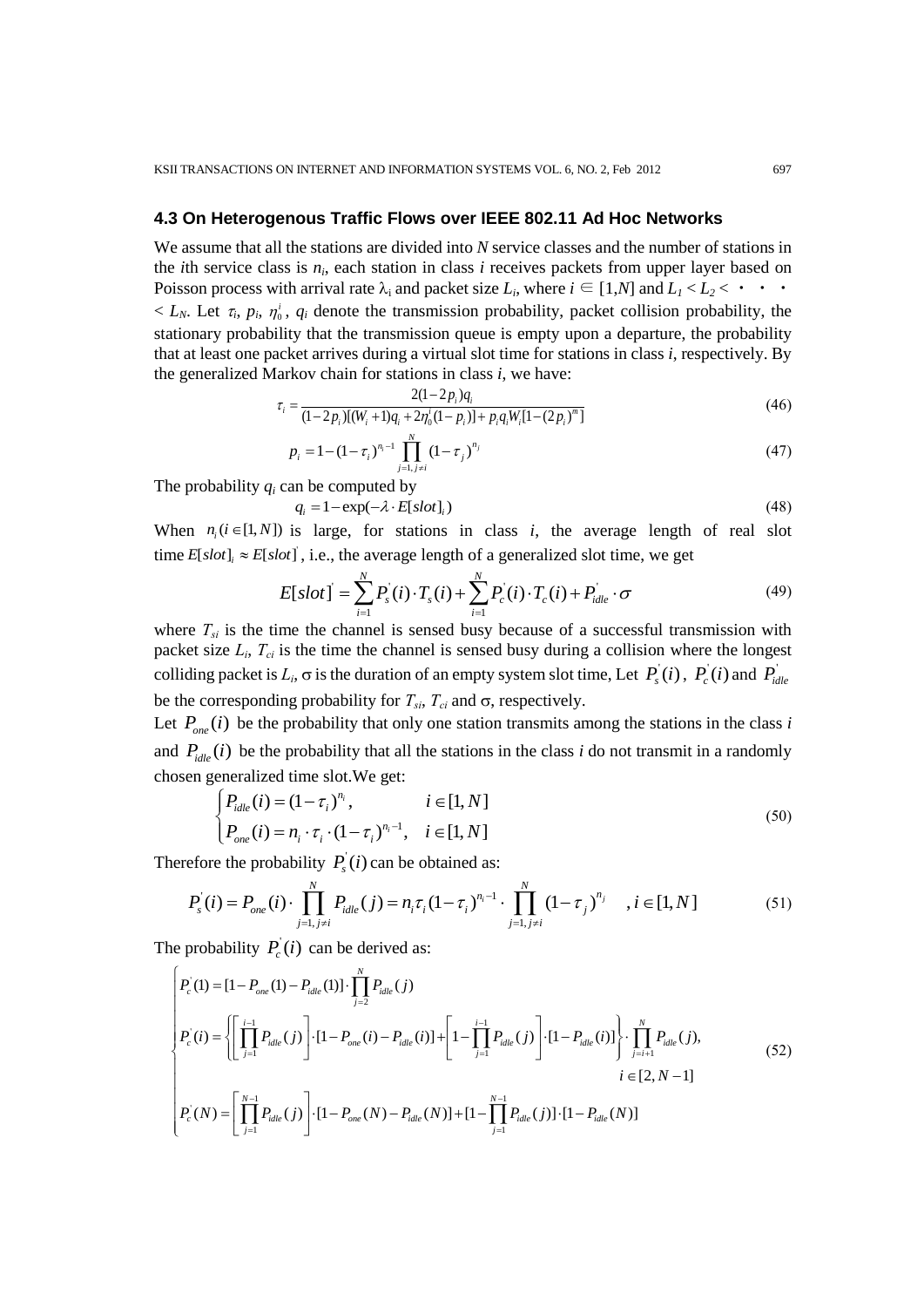The probability  $P_{idle}$  is given by:

$$
P'_{idle} = \prod_{i=1}^{N} P_{idle}(i) = \prod_{i=1}^{N} (1 - \tau_i)^{n_i}
$$
\n(53)

The time duration 
$$
T_{si}
$$
 and  $T_{ci}$  is expressed as:  
\n
$$
\begin{cases}\nT_{si} = \frac{H_{PHY}}{CR} + \frac{H_{MAC} + L_i}{R} + SIFS + \delta + \frac{ACK}{CR} + \delta + DIFS \\
T_{ci} = \frac{H_{PHY}}{CR} + \frac{H_{MAC} + L_i}{R} + SIFS + \delta + EIFS = T_{si}\n\end{cases}
$$
\n(54)

In addition, the probability  $\eta_0^i$  is given by:<br>  $\eta_0^i = f(p_i, \lambda_i, E[slot], T_{si}, T_{ci}, W, m)$ 

$$
\eta_0^i = f(p_i, \lambda_i, E[slot], T_{si}, T_{ci}, W, m)
$$
\n(55)

The set of equations (46) (47) (49) and (55) (*i*=1,2,…,*N*) represent a nonlinear system with 4*N* unknowns  $\tau_i$ ,  $p_i$ ,  $\eta'_0$  and  $q_i$ , which can be solved using numerical methods. The throughput for each class and total throughput is given by

$$
S_i = \frac{P_s^{\dagger}(i) \cdot L_i}{E[\,slot\,]} \,, \quad S = \sum_{i=1}^{N} S_i \tag{56}
$$

The mean MAC service time can be easily obtained as

$$
S_i = \frac{S_i}{E[slot]}, \quad S = \sum_{i=1}^{n} S_i
$$
\nmean MAC service time can be easily obtained as

\n
$$
E[T_{MAC}]_i = \left[ \frac{(1-2p_i)(W-1) + p_i W[1-(2p_i)^m]}{2(1-2p_i)(1-p_i)} \right] E[slot] + \frac{T_{si}}{1-p_i}
$$
\n(57)

\nmulticave set  $K_i = 1$ ,  $M = 2$ ,  $n = 10$ ,  $n = 20$ ,  $I_i = 4000$  bits,  $I_i = 0000$  bits,  $2 = 23$ . The

In simulations we set  $K = 1$ ,  $N=2$ ,  $n_1=10$ ,  $n_2=20$ ,  $L_1=4000$ bits,  $L_2=8000$ bits,  $\lambda_1 = 2\lambda_2$ . The performance results versus total load are shown in **Fig. 11**, where solid lines denote throughput (*S*) and dashed lines denote average packet delay (*D*). Since a station's load equals its packet arriving rate multiplied by packet size, the analytical results exhibit a traffic load based scheme for service differentiation for IEEE 802.11 wireless networks. The new scheme can achieve both throughput differentiation and statistical QoS guarantee by controlling the total load.



**Fig.** 11. Performance results ( $N=2$ ,  $n_1=10$ ,  $n_2=20$ ,  $L_1=4000$ bits,  $L_2=8000$ bits,  $\lambda_1=2\lambda_2$ )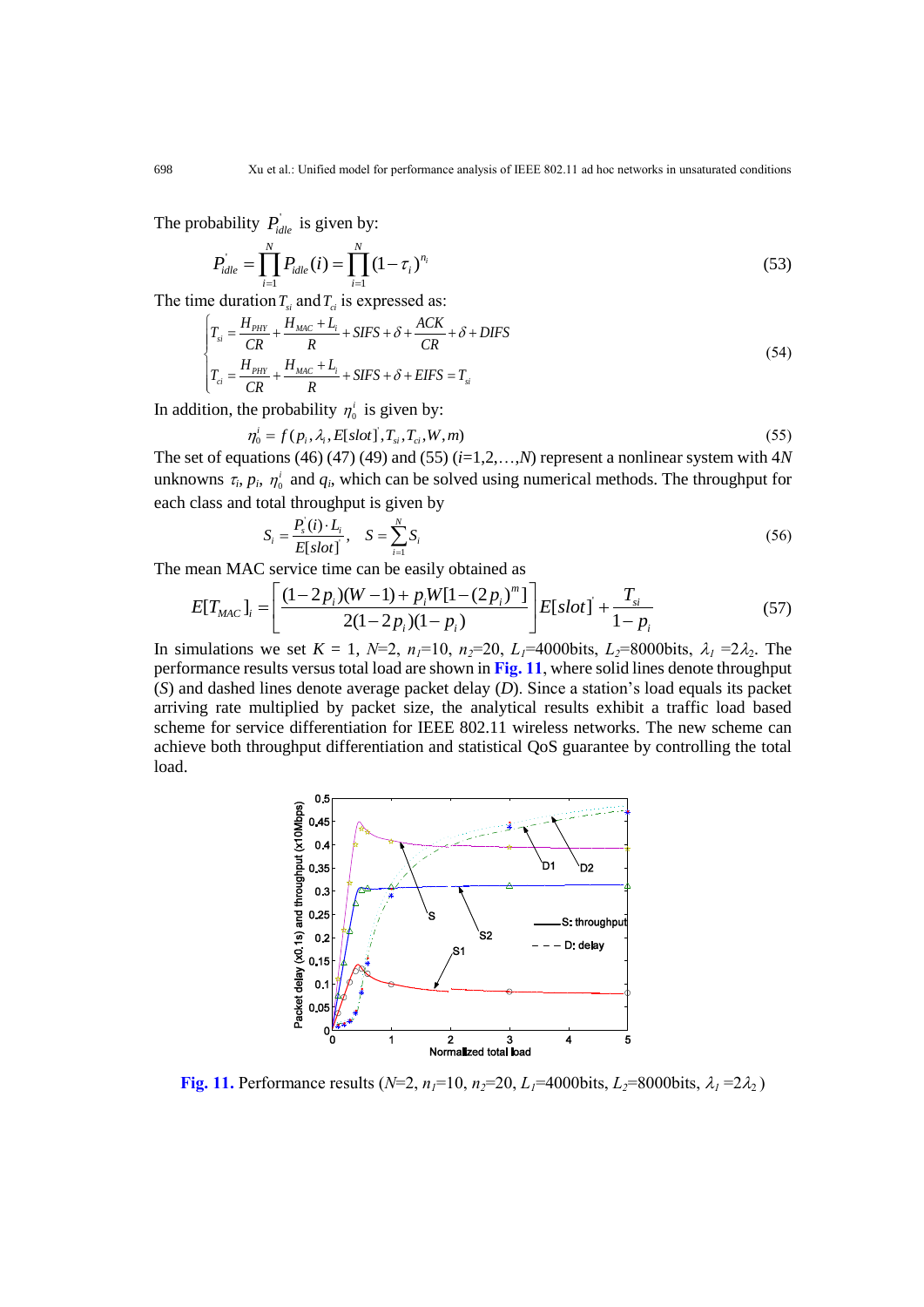## **5. Discussions**

There are some assumptions in the analytical model. Firstly, a station is modeled by the generalized Markov chain on the assumption that the station is in steady state (i.e., $t \rightarrow \infty$ ), otherwise the bidimensional stochastic process (*s(t), b(t)*) of the backoff counter is non-Markovain because over two packets may arrive during the transmission process of the previous packet. In fact, in the model  $\eta_0$  is the stationary probability that the transmission queue is empty upon a departure in steady state. This assumption considerably simplifies modeling and we have seen producing reasonable predictions. In addition, the extra state transition for modeling of backoff counter freezing in [6] should be ignored in Fig.1 because the similar treatments can't be used for a virtual slot time. This ignoring is also reasonable for the stations in steady state. The last but not the least, the size of virtual slot time is equal to that of real slot time, i.e., the backoff counter is seen as still "active" when the station is empty. This is the key point in the extension of Bianchi's model in unsaturated cases in this paper.

#### **6. Conclusions**

We have developed a novel mathematical model for performance analysis of 802.11 MAC protocol in unsaturated conditions. Extensive simulations show that the analytical model is highly accurate. By the model, we give the accurate queuing analysis of 802.11MAC layer and obtain the lower bound of maximum achievable throughput, the upper bound of averageMAC service time and its standard deviation. Moreover, the optimal total load is proved to be equal to the maximum achievable throughput. Hence we can accurately provide quantitative QoS guarantee in practical IEEE 802.11 ad hoc networks. Furthermore, the model can be easily extended for performance analysis of 802.11e in unsaturated conditions and 802.11 ad hoc networks with traffic flow diversity. The analytical model has its merit for both designing call admission schemes and cross-layer QoS routing protocols for real multimedia transmission over IEEE 802.11 wireless ad hoc networks.

### **References**

- [1] IEEE 802.11 Working Group, Wireless LAN Medium Access Control (MAC) and Physical Layer (PHY) Specifications, 2007. [Article\(CrossRef Link\).](http://standards.ieee.org/getieee802/download/802.11-2007.pdf)
- [2] Wirless LAN Medium Access Control (MAC) and Physical Layer (PHY) Specifications: Medium Access Control (MAC) enhancements for Quality of Service (QoS), *IEEE std 802.11e*, 2005. [Article\(CrossRef Link\).](http://ieeexplore.ieee.org/xpl/mostRecentIssue.jsp?punumber=10328)
- <span id="page-16-1"></span>[3] Gunter B, Stefan G, Hermann dM and Kishor ST, "Queueing networks and Markov chains," *John Wiley & Sons, Inc: Online*, 1998
- [4] G. Bianchi, "Performance analysis of the IEEE 802.11 distributed coordination function,*" IEEE J. Select. Areas Commun.*, vol.18, no.3, pp.535-547, Mar.2000. [Article\(CrossRef Link\).](http://dx.doi.org/10.1109/49.840210)
- <span id="page-16-0"></span>[5] P. Chatzimisios, A.C. Boucouvalas and V. Vitsas, "Packet delay analysis of IEEE 802.11 MAC protocol," *Electronics Letters*, vol.39, no.18, Sep.2003. [Article\(CrossRef Link\).](http://dx.doi.org/10.1049/el:20030868)
- [6] J. He, L. Zheng, Z. Yang, C. Chou and Z. Tang, "Analytical model for service differentiation schemes for IEEE 802.11 Wireless LAN", *IEICE Trans. on Commun*., vol .E87-B, no.6, pp.1724-1729, Jun.2004. [Article\(CrossRef Link\).](http://search.ieice.org/bin/summary.php?id=e87-b_6_1724)
- [7] Y. Xiao, "IEEE 802.11e: A QoS provisioning at the MAC layer," *IEEE Wireless Commun*., vol.11, no.3, pp.72-79, Jun.2004. [Article\(CrossRef Link\).](http://dx.doi.org/10.1109/MWC.2004.1308952)
- [8] Z. Kong, D. Tsang, B. Bensaou and D. Gao, "Performance analysis of IEEE 802.11e contention-based channel access", *IEEE J. Select. Areas Commun*, vol.2, no.10, pp.2095-2106,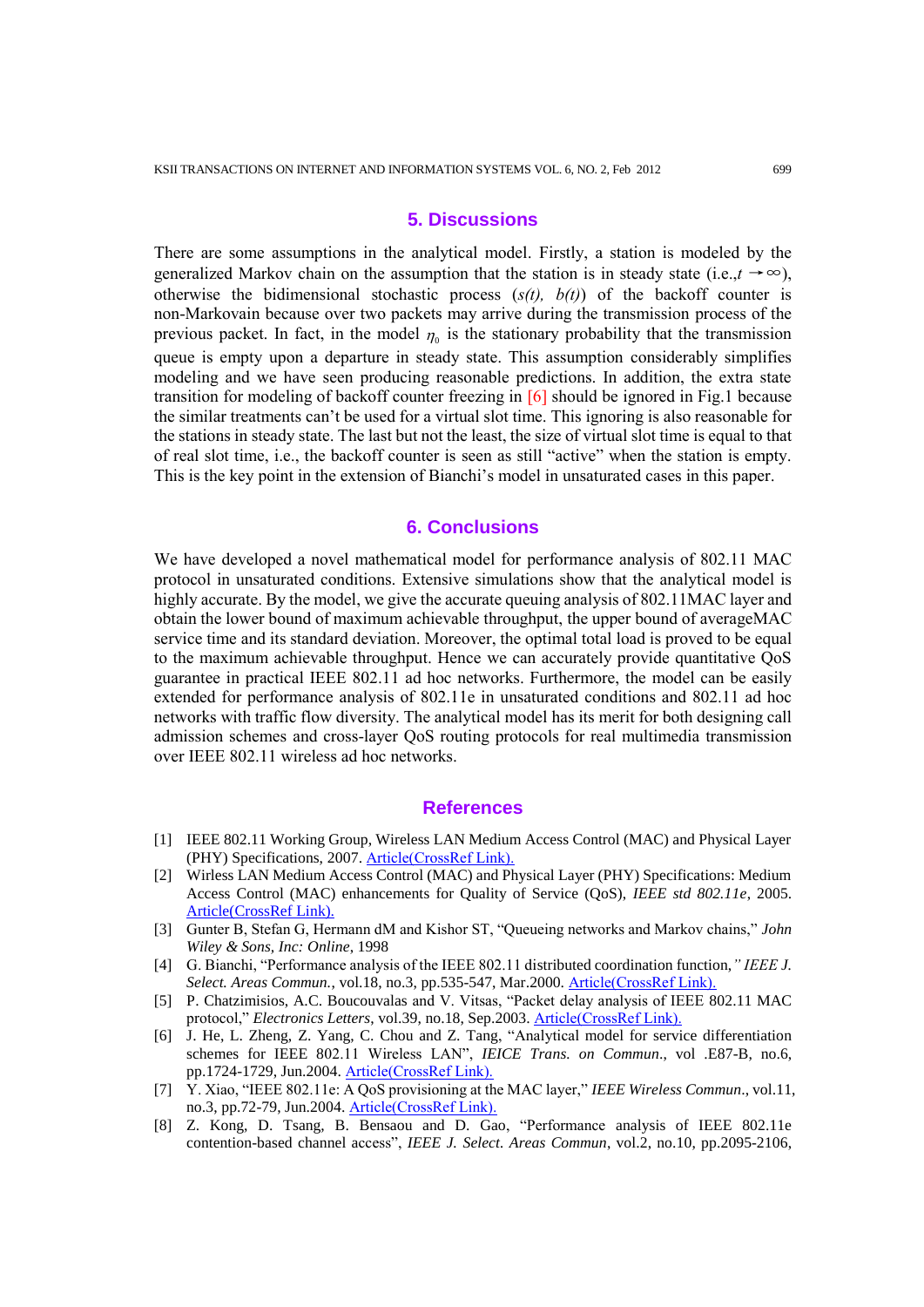Dec.2004. [Article\(CrossRef Link\).](http://dx.doi.org/10.1109/JSAC.2004.836019)

- [9] Y. Xiao, "Performance Analysis of Priority Schemes for IEEE 802.11 and IEEE 802.11e Wireless LANs," *IEEE Trans. Wireless Commun.,* vol.4, no.4, pp.1506-1515, Jul.2005. [Article\(CrossRef](http://dx.doi.org/10.1109/TWC.2005.850328)  [Link\).](http://dx.doi.org/10.1109/TWC.2005.850328)
- [10] G.Prakash and P.Thangaraj, "Analytical modeling of IEEE 802.11e enhanced distributed channel access under a non-saturation condition," *Journal of Computer Science*, vol.7, no.4, pp.554-560, April, 2011. [Article\(CrossRef Link\).](http://dx.doi.org/10.3844/jcssp.2011.554.560)
- [11] H. Zhai, X. Chen and Y. Fang, "How well can IEEE 802.11 wireless LAN support quality of service?," *IEEE Trans. on Wireless Communications*, vol.4, no.6, pp.3084-3094, Nov.2005. [Article\(CrossRef Link\).](http://dx.doi.org/10.1109/TWC.2005.857994)
- [12] H. Zhai and Y. Fang, "Performance of wireless LANs based on IEEE 802.11 MAC protocols," *IEEE International Symposium on Personal, Indoor and Mobile Radio Communications (PIMRC'2003),* Sep.2003. [Article\(CrossRef Link\).](http://dx.doi.org/10.1109/PIMRC.2003.1259194)
- [13] H. Zhai, Y. Kwon, and Y. Fang, "Performance analysis of IEEE 802.11 MAC protocol in wireless LAN," *Wireless Communications and Mobile Computing (WCMC)*, pp.917-931, Dec.2004. [Article\(CrossRef Link\).](http://dx.doi.org/10.1002/wcm.263)
- [14] O. Tickoo and B. Sikdar, "Queuing analysis and delay mitigation in IEEE 802.11 random access MAC based wireless networks," in *Proc. of IEEE INFOCOM*, Mar.2004. [Article\(CrossRef Link\).](http://dx.doi.org/10.1109/INFCOM.2004.1357025)
- [15] O. Tickoo and B. Sikdar, "A queueing model for finite load IEEE 802.11 random access," in *Proc. of* IEEE ICC, pp.175-179, Jun. 2004. [Article\(CrossRef Link\).](http://dx.doi.org/10.1109/ICC.2004.1312475)
- [16] O. Tickoo and B. Sikdar, "Modeling queuing and channel access delay in unsaturated IEEE 802.11 random access MAC based wireless networks," *IEEE/ACM Trans. on Networking*., pp.878-891, Aug.2008. [Article\(CrossRef Link\).](http://dx.doi.org/10.1109/TNET.2007.904010)
- [17] O.Younes and N.Thomas, "An SRN model of the IEEE 802.11 DCF MAC protocol in multi-hop ad hoc networks with hidden nodes," *The Computer Journal*, vol.54, no.6, pp.875-893, 2011. [Article\(CrossRef Link\).](http://dx.doi.org/10.1093/comjnl/bxr009)
- [18] D. Malone, K. Duffy and D.Leith, "Modeling the 802.11 distributed coordination function in nonsaturated heterogeneous conditions," *IEEE/ACM Trans. on Networking*, vol.15, no.2, pp.159-172, Feb.2007. [Article\(CrossRef Link\).](http://dx.doi.org/10.1109/TNET.2006.890136)
- [19] C. Xu, and Z. Yang, "Non-saturated throughput analysis of IEEE 802.11 ad hoc networks," *IEICE Trans. on Information and Systems,* vol.E89-D, no.5, pp.1676-1678, May.2006. [Article\(CrossRef](http://dx.doi.org/10.1093/ietisy/e89-d.5.1676)  [Link\).](http://dx.doi.org/10.1093/ietisy/e89-d.5.1676)
- [20] K. Ghaboosi, M. Latva-aho and Y. Xiao, "Finite load analysis of IEEE 802.11 distributed coordination function," *in Proc. of IEEE ICC*, Jun.2008. [Article\(CrossRef Link\).](http://dx.doi.org/10.1109/ICC.2008.485)
- [21] K. Ghaboosi, B. Khalaj, Yang Xiao and M. Latva-aho, "Modeling IEEE 802.11 DCF using parallel space-time Markov chain," *IEEE Trans. on Vehicular Tech*, vol.57, no.4, Jul.2008. [Article\(CrossRef Link\).](http://dx.doi.org/10.1109/TVT.2007.909304)
- [22] M. Chen, G. Liu, D. Wu and G. Zhu, "A unified model for performance analysis of 802.11 in heterogeneous traffic and saturation Condition," *in Proc.* of IEEE ICC, Jun.2008. [Article\(CrossRef Link\).](http://dx.doi.org/10.1109/ICC.2008.500)
- [23] R. Liu, G. Sutton and I. Collings, "A new queueing model for QoS analysis of IEEE 802.11 DCF with finite buffer and load," *IEEE Trans. on Wireless Communications*, vol.9, no.8, pp.2664-2675, Aug. 2010. [Article\(CrossRef Link\).](http://dx.doi.org/10.1109/TWC.2010.061010.091803)
- [24] Q. Zhao, D. Tsang and T. Sakurai, "A simple and approximate model for nonsaturated IEEE 802.11 DCF," *IEEE Trans. on Mobile Computing*, vol.8, no.11 pp.1539-1553, Nov.2009. [Article\(CrossRef Link\).](http://dx.doi.org/10.1109/TMC.2009.69)
- [25] Q. Zhao, D. Tsang and T. Sakurai, "Modeling nonsaturated IEEE 802.11 DCF networks utilizing an arbitrary buffer size," *IEEE Trans. on Mobile Computing*, vol.10, no.9, pp.1248-1263, Sep.2011. [Article\(CrossRef Link\).](http://dx.doi.org/10.1109/TMC.2010.258)
- [26] C. Xu, Y. Xu, G. Liu and K. Liu, "Voice communications over 802.11 ad hoc networks: modeling, optimization and call admission control," *IEICE Trans. on Information and Systems*, vol.E93-D, no.1. pp.50-58, Jan.2010. [Article\(CrossRef Link\).](http://dx.doi.org/)
- [27] C. Xu, K. Liu, G. Liu and J. He, "Accurate queuing analysis of IEEE 802.11 MAC layer," *in Proc.*